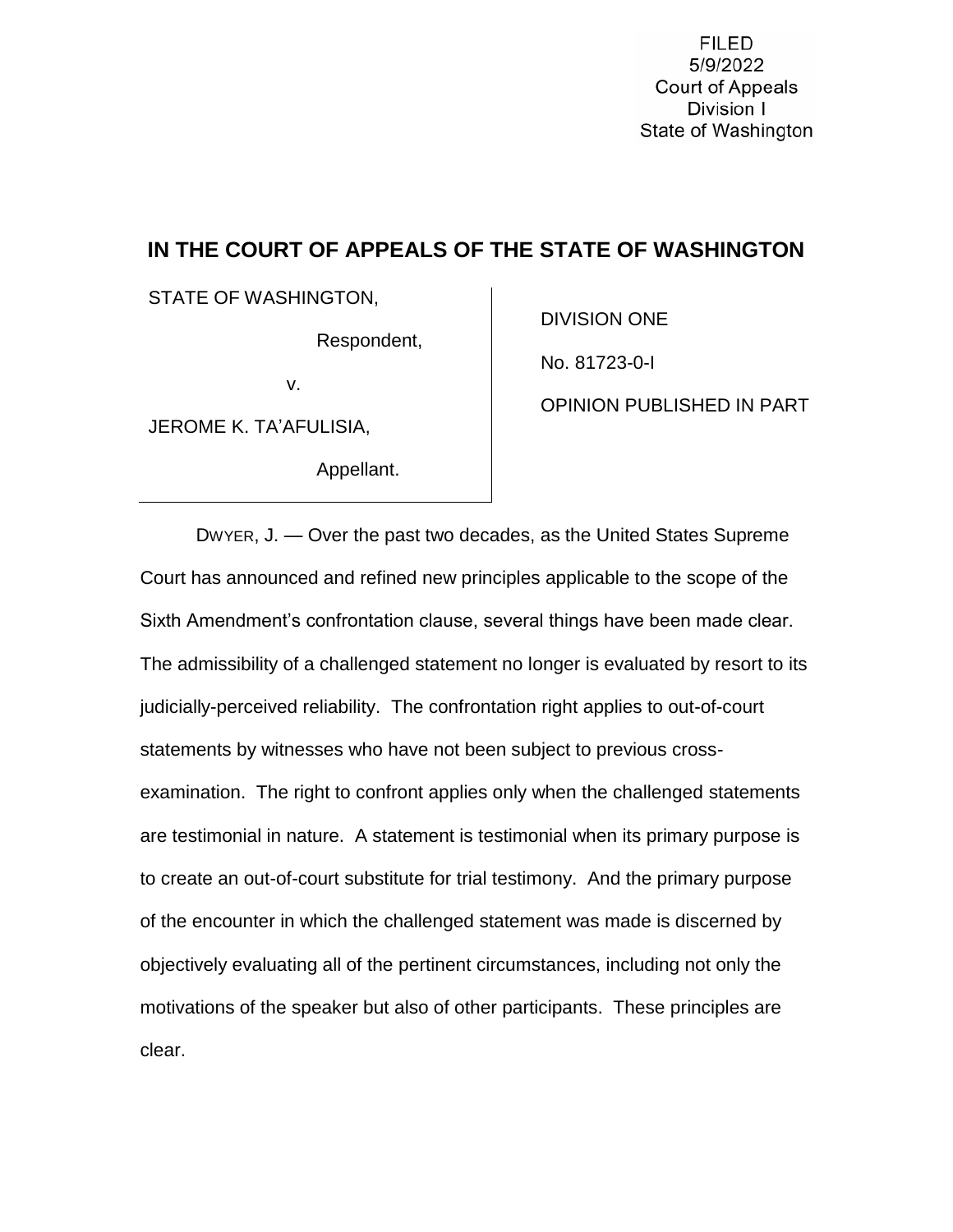$\overline{a}$ 

Less clear—because the High Court has never allowed itself to be confronted by the thorny question—is what analytical process a court should employ to objectively discern the primary purpose of a conversation in which the participants (speaker and interrogator) have competing purposes (primary or otherwise). It may be that Justice Scalia was correct when he accused the Court of not providing an answer to this "glaringly obvious problem, probably because it does not have one."<sup>1</sup>

The United States Supreme Court gets to pick and choose the cases and issues it will address. We are afforded no such luxury. Thus, we must discern an appropriate answer from that which is available to us—hints in the High Court's opinions, the decisions of federal circuit courts, and similar decisions from state supreme courts.

Today, at the end of this analytical exploration, we hold that the challenged out-of-court utterances of Jerome Ta'afulisia's brothers, admitted into evidence against him at his trial, fell outside the ambit of the protections of the confrontation clause and, accordingly, the trial judge did well to allow their placement before the jury. Because appellant establishes no entitlement to appellate relief on any of his remaining claims, we affirm the judgment and sentence from which this appeal was taken.

I

On January 26, 2016, a group of young Samoan males wearing masks and dark clothing entered a section of a homeless encampment known as the

<sup>1</sup> Michigan v. Bryant, 562 U.S. 344, 383, 131 S. Ct. 1143, 179 L. Ed. 2d 93 (2011) (Scalia, J., dissenting).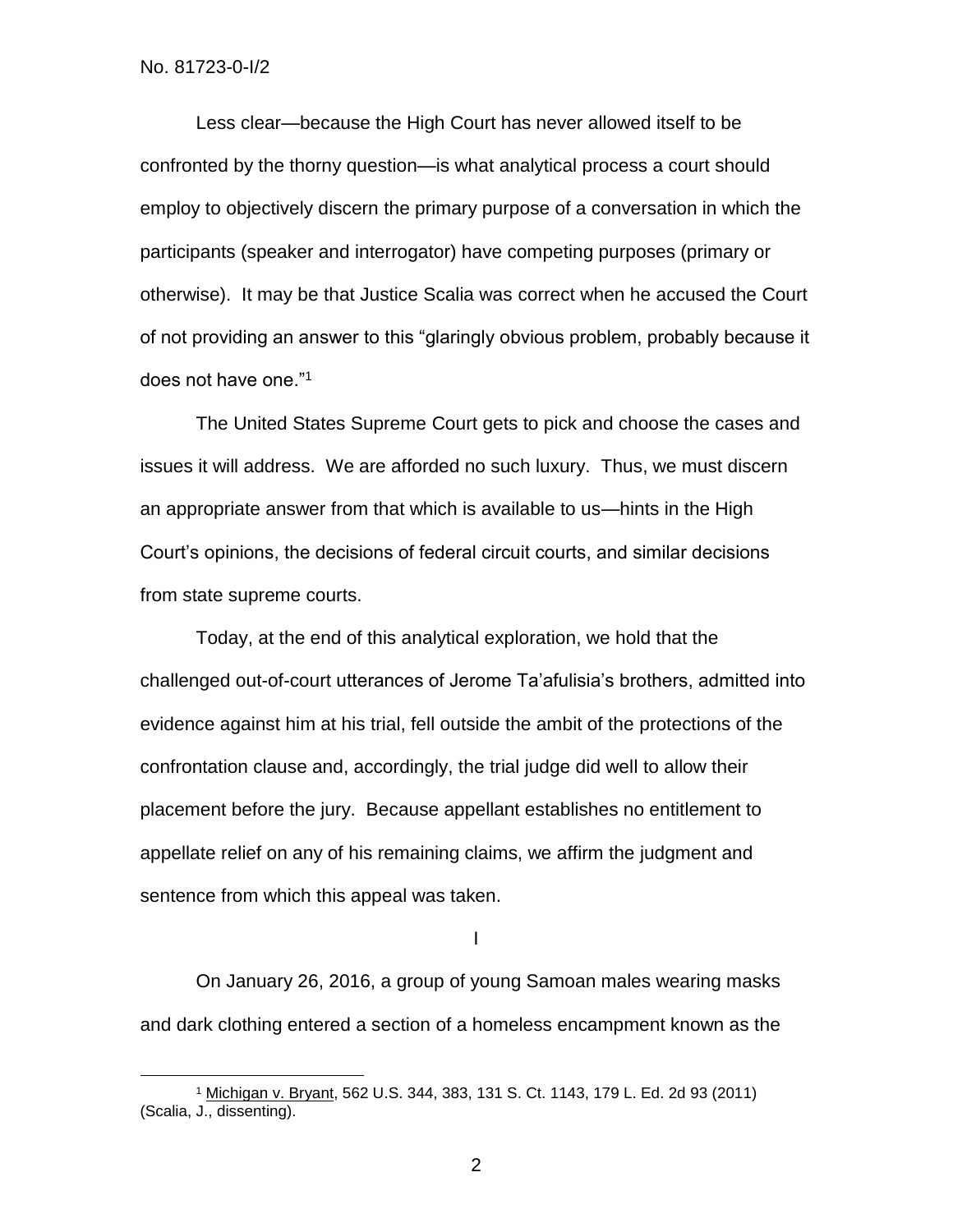$\overline{a}$ 

"Jungle," located beneath a freeway in Seattle near the intersection of Interstates 5 and 90 and, after asking to purchase heroin, began shooting occupants of the encampment. This section of the encampment, known as the "Cave," was occupied by a group of people involved in selling and using crack cocaine and heroin. Two of the masked individuals fired shots, killing two encampment occupants: James Tran and Jeanine Brooks. The masked attackers also shot three occupants who survived: Phat Nguyen, Amy Jo Shinault, and Tracy Bauer.

The next day, Foa'l Tautolo, known as "Lucky," contacted the police, claiming that his 17-year-old nephew<sup>2</sup> James Ta'afulisia<sup>3</sup> had admitted to being the shooter. Lucky and his relative, <sup>4</sup> Reno Vaitlui, went to the Seattle Police Department's headquarters to be interviewed by Detective James Cooper. Lucky agreed to attempt to obtain a secret video recording of a conversation with James. Detective Cooper applied for authorization to make a one-party consent recording, which was granted by a superior court judge.

On January 30, 2016, Lucky was wired and made a recording of his visit with James and James's younger brothers, 16-year-old Jerome and 13-year-old J.K.T.<sup>5</sup> in the encampment. The video recording obtained by Lucky is approximately one hour long. During the encounter, Lucky told the Ta'afulisia brothers that they "gotta sit down and talk, man." James discussed going to the

<sup>2</sup> Lucky is related to the Ta'afulisia brothers' mother and refers to the boys as his nephews, although he is actually a more distant relation.

<sup>&</sup>lt;sup>3</sup> James and Jerome Ta'afulisia are referred to by first name for clarity.

<sup>4</sup> Although Lucky and Reno are often referred to as brothers in the record, they are cousins.

<sup>5</sup> J.K.T. was convicted for his participation in the shootings in juvenile court and is referred to by initials throughout this opinion. See State v. J.K.T., 11 Wn. App. 2d 544, 455 P.3d 173 (2019), review denied, 195 Wn.2d 1017 (2020).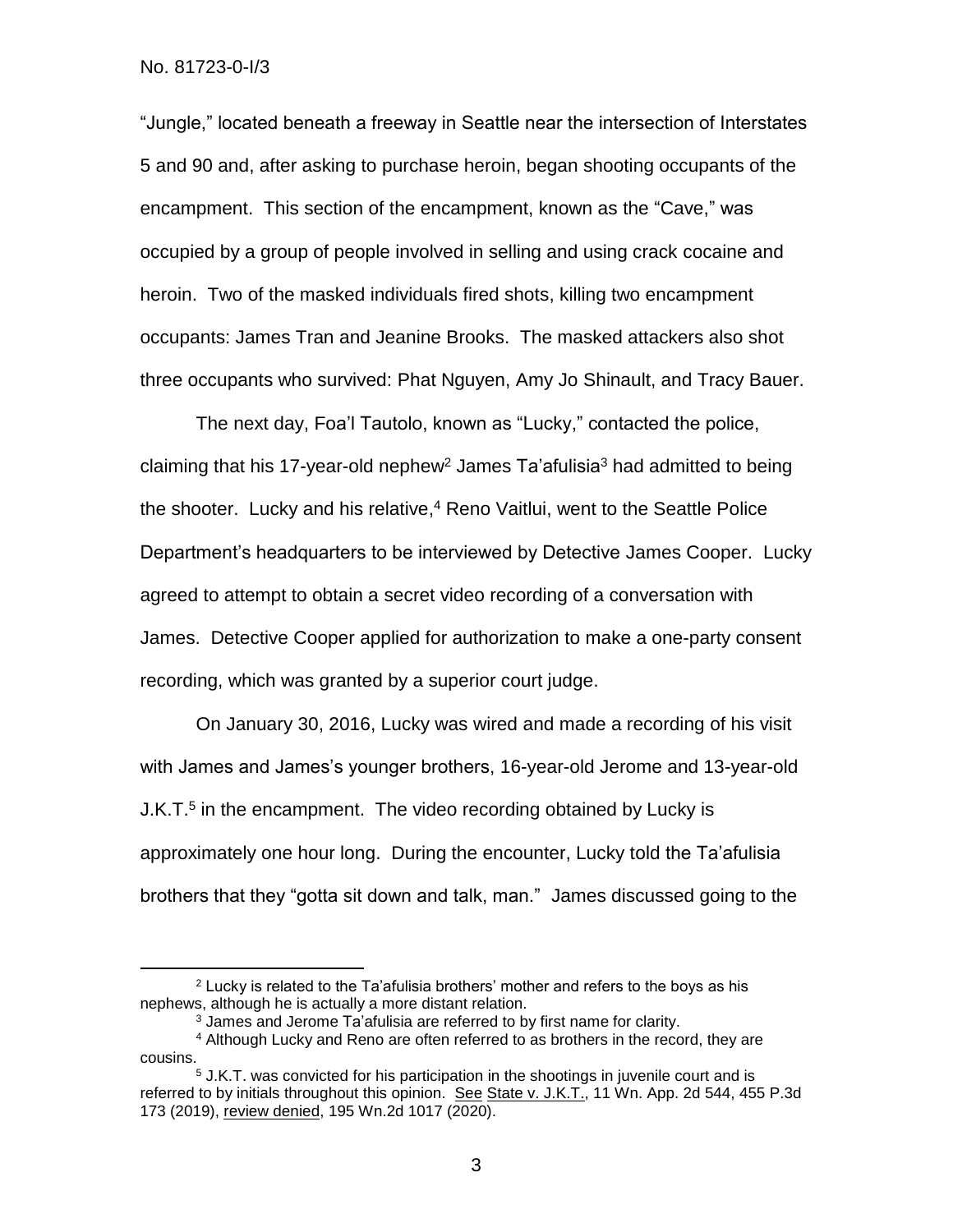"Cave" and shooting at people there. J.K.T., laughing and miming a shooting, exclaimed that "[i]t was like this: Tap, tap, tap, tap, tap." Lucky told the boys that Phat Nguyen survived the attack, to which James responded that "Jerome shot him two times in the neck. And then the other guy, popped him in his chest."

The conversation took place outdoors, in a loud and chaotic environment. The discussion meandered, and participants—including the Ta'afulisia brothers physically walked in and out of the conversation. During much of the discussion, Lucky lectured the brothers, telling them that they "need to change" and that they are his "blood." He referred to them as his "little nephews."

Ultimately, James and Jerome were charged with two counts of felony murder in the first degree predicated on robbery and three counts of assault in the first degree.

Prior to trial, Jerome moved to exclude the video from evidence, arguing that his brothers' recorded statements were testimonial and, given that neither would testify at trial, admission of the video violated his confrontation clause rights. The trial court ruled that given the casual environment, the brothers' relationship with their uncle, and the nature of the conversation, the statements were not testimonial and thus did not fall within the scope of the confrontation clause.

Jury trials were held for both James and Jerome in 2018 and again in 2019. Both juries proved unable to reach unanimous decisions. After a third jury trial, beginning in September 2019, James and Jerome were convicted as charged.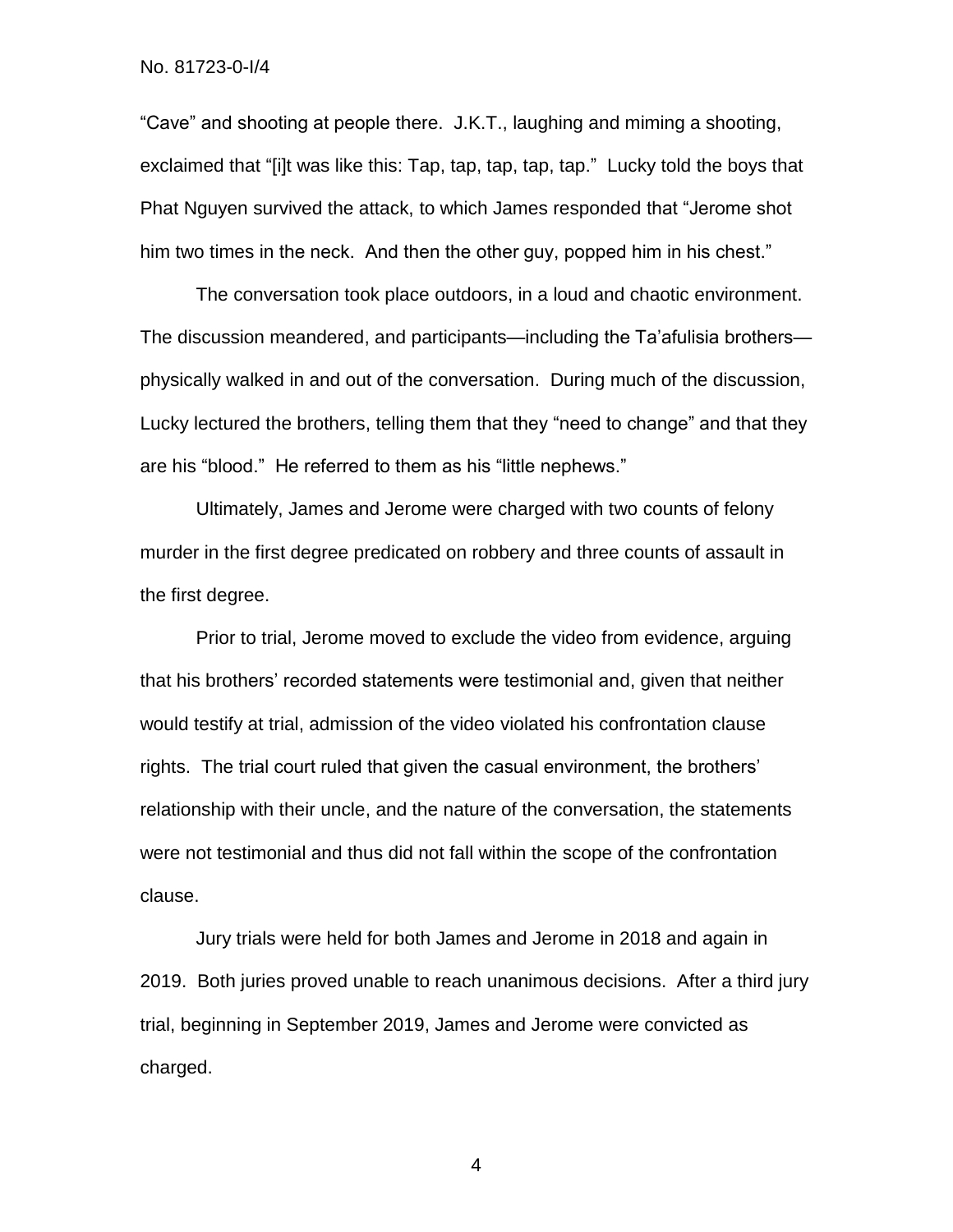Jerome appeals.

II

Jerome contends that the admission of the recording of his brothers discussing the shootings violated his right to confront the witnesses against him, guaranteed to him by the Sixth Amendment to the United States Constitution.<sup>6</sup>

The confrontation clause guarantees an accused the right to confront the witnesses against him. U.S. CONST. amend. VI; Crawford v. Washington, 541 U.S. 36, 42, 51, 124 S. Ct. 1354, 158 L. Ed. 2d 177 (2004). "[T]he principal evil at which the Confrontation Clause was directed was the civil-law mode of criminal procedure, and particularly its use of *ex parte* examinations as evidence against the accused." Crawford, 541 U.S. at 50. Such a practice denies the defendant a chance to test accusers' assertions "in the crucible of crossexamination." Crawford, 541 U.S. at 61.

Jerome asserts that his brothers' utterances, as recorded on the video, implicated the confrontation clause, and that, as he had no opportunity to crossexamine his brothers, $7$  the admission of the recording violated his confrontation clause rights.

A

The State first responds by asserting that James's and J.K.T.'s utterances did not implicate the confrontation clause because they became Jerome's

 $\overline{a}$ 

<sup>6</sup> We review a confrontation clause challenge de novo. State v. O'Cain, 169 Wn. App. 228, 234 n.4, 279 P.3d 926 (2012).

<sup>7</sup> Neither James nor J.K.T. testified at trial.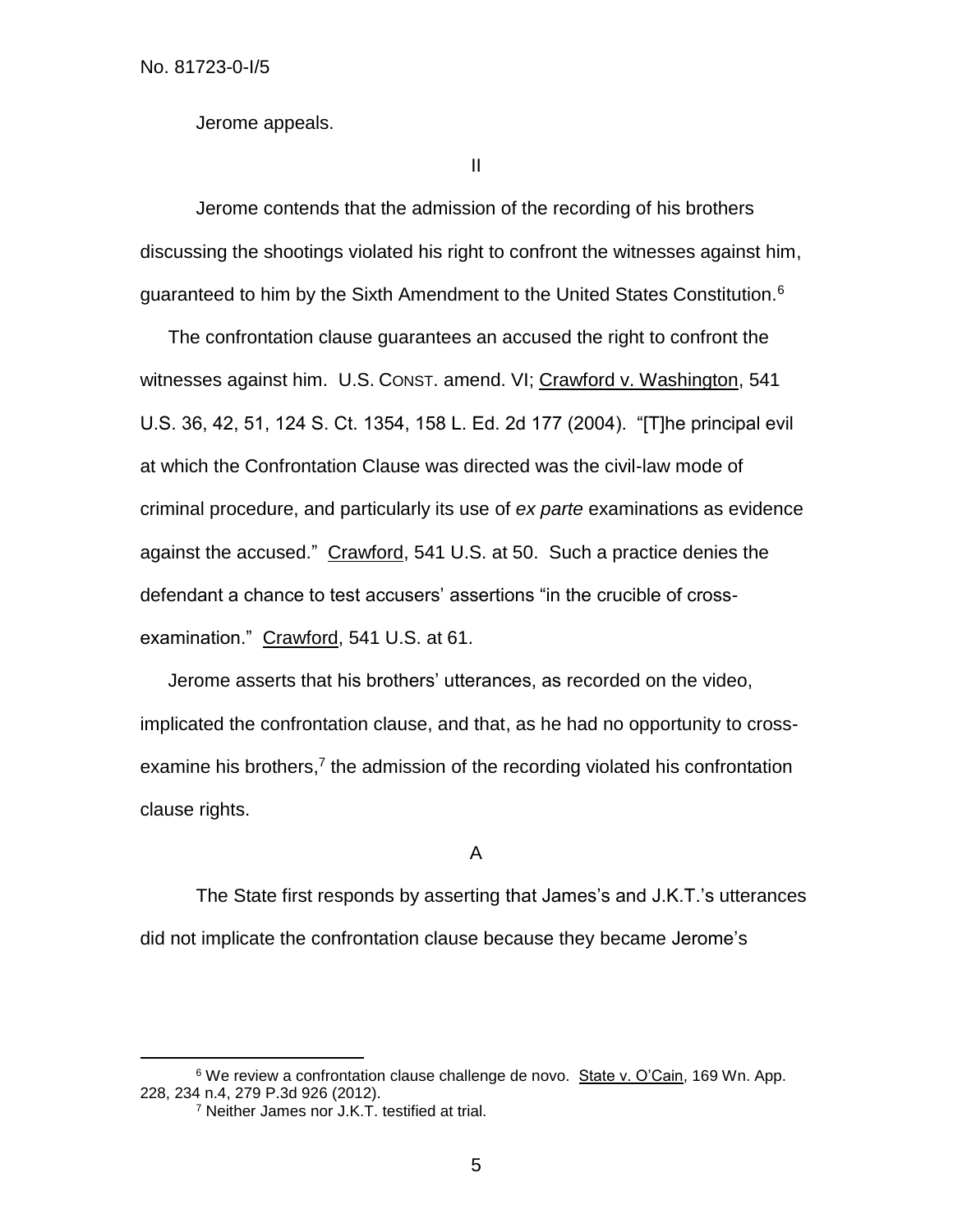adoptive admissions, and Jerome does not have a right to confront himself or his own statements. We disagree.

After ruling that the challenged statements were nontestimonial and thus did not implicate the confrontation clause, the trial court ruled that the statements were admissible exceptions to the rule against hearsay as they constituted adoptive admissions, explaining that "[t]his was a joint conversation where they did not contradict each other, therefore, I find that it would be reliable."

Adoptive admissions are excluded from the definition of hearsay. State v. Neslund, 50 Wn. App. 531, 550, 749 P.2d 725 (1988). An adoptive admission is "a statement of which the party has manifested an adoption or belief in its truth." ER 801(d)(2)(ii). A party can manifest the adoption of a statement by silence. Neslund, 50 Wn. App. at 550; State v. Pisauro, 14 Wn. App. 217, 221, 540 P.2d 447 (1975). Silence constitutes the adoptive admission of a statement when (1) the party heard an accusatory or incriminating statement and was mentally and physically able to respond, and (2) the statement and circumstances were such that it is reasonable to conclude that the party-opponent would have responded had there been no intention to acquiesce. Neslund, 50 Wn. App. at 551. To admit an adoptive admission by silence, the trial court must make a preliminary determination that "there are sufficient foundational facts from which the jury reasonably could conclude that the defendant actually heard, understood, and acquiesced in the statement." Neslund, 50 Wn. App. at 551. The trial court must also instruct the jury that it may consider the statements at issue to be adoptive admissions if it finds that the circumstances establish that the party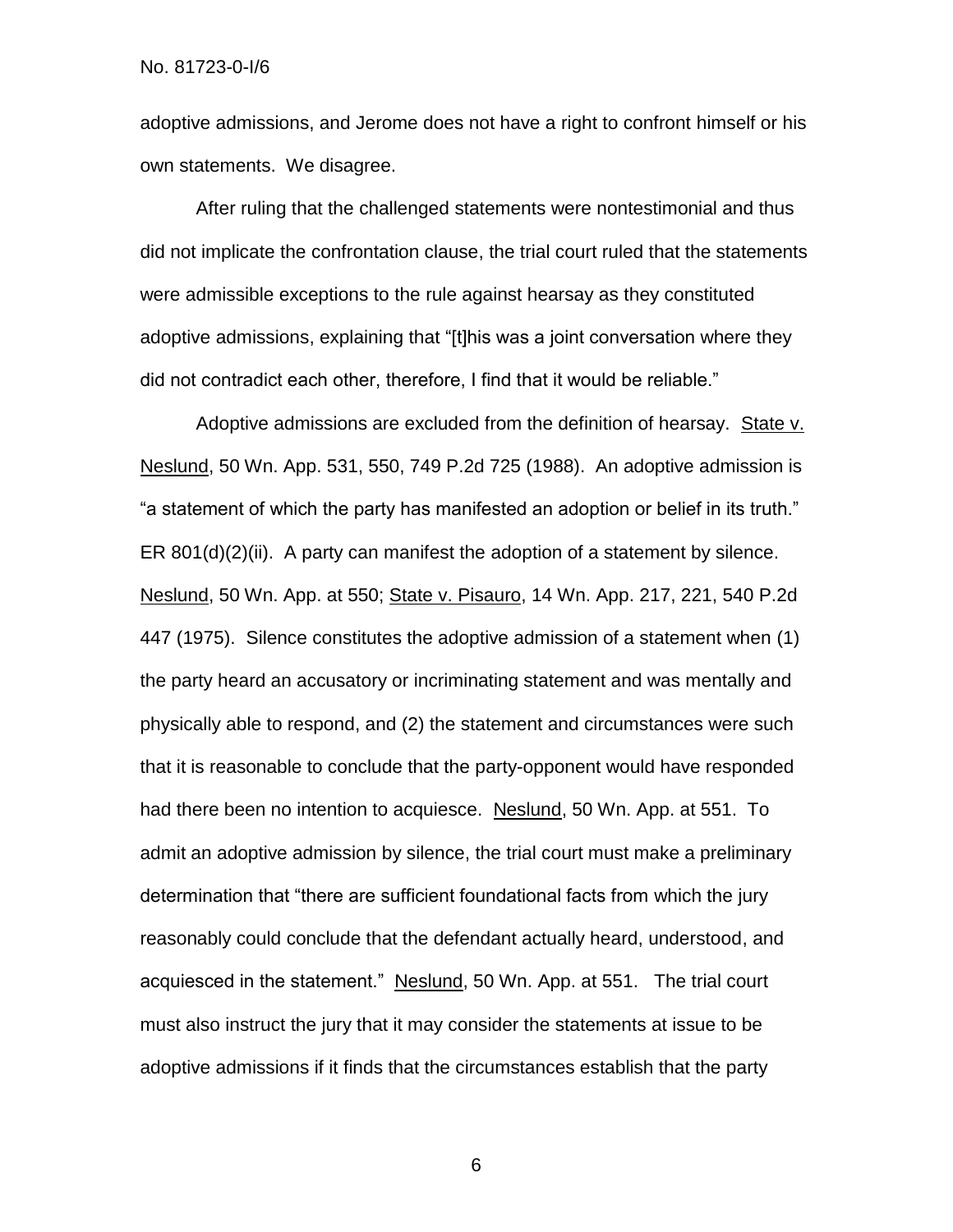heard, understood, and acceded to the statements. Neslund, 50 Wn. App. at 551.

Prior to Crawford, there was "general agreement that adoptive admissions of the defendant do not implicate the right of confrontation." Neslund, 50 Wn. App. at 554. But Crawford requires a new analysis. As will be explained, infra, Crawford counsels that the confrontation clause is directed to those who "bear witness against" the accused. Crawford also rejects judicially-determined reliability as the linchpin of admissibility.

Here, insofar as resolving the adoptive admission question was concerned, James and J.K.T. plainly were "bearing witness" against Jerome. Indeed, Jerome's silence, by itself, proved nothing. Only if meaning was legally imputed to Jerome's silence did his silence matter. This meaning was provided by the admission into evidence of his brothers' challenged utterances. Only the combination of the utterances and Jerome's silence in the face of them tended to prove a fact in issue in the case against Jerome.

Had Jerome adopted his brothers' admissions in a manner other than by silence, the confrontation calculus might be different. But here, when it was his silence that was admitted to incriminate him, the speakers who gave meaning to his silence—James and J.K.T.—were witnesses against him who were never subject to cross-examination. To determine whether the brothers' utterances fell within the ambit of the right to confrontation, accordingly, it remains necessary to determine whether the utterances were testimonial. The adoptive admission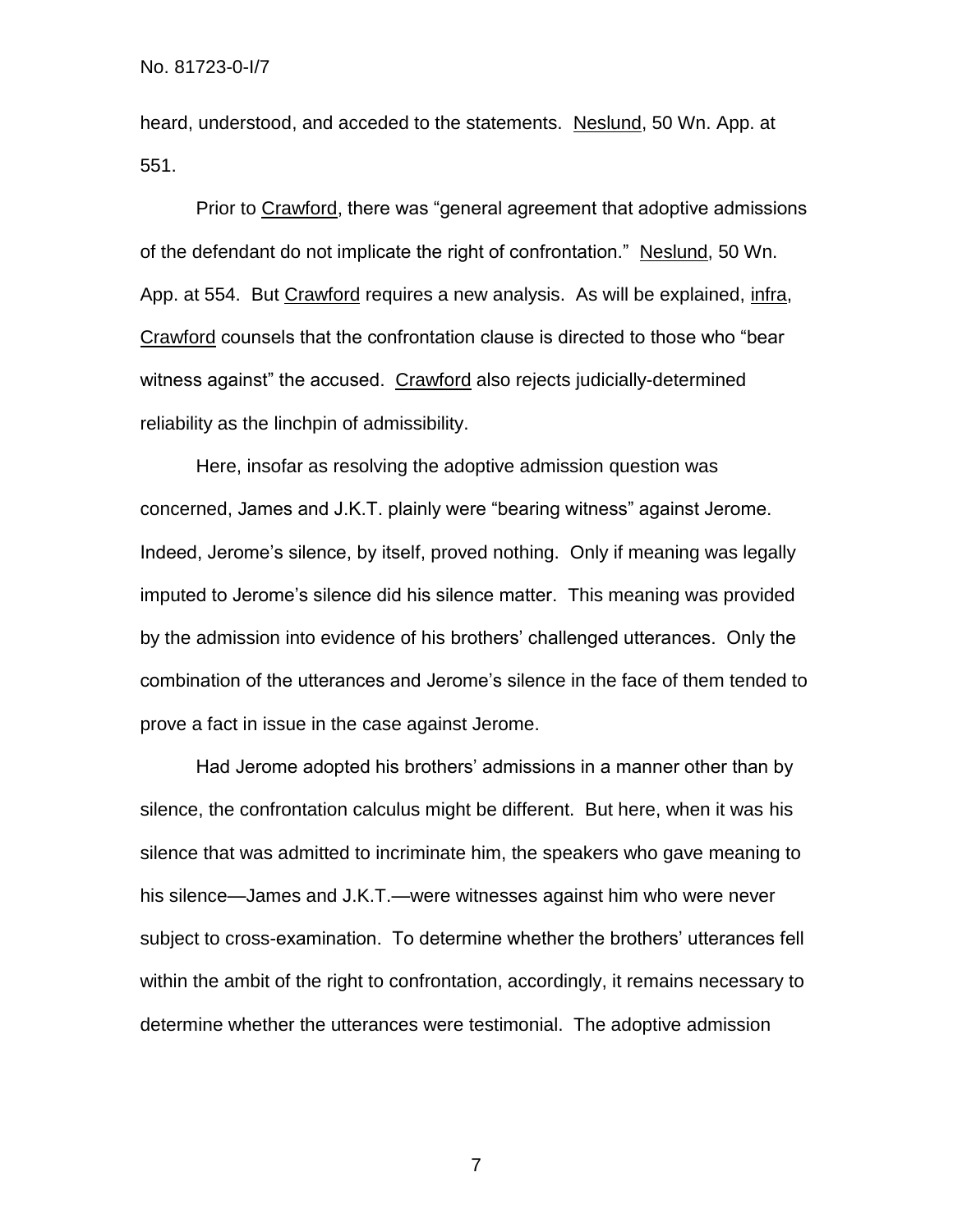ruling, relying as it does on the evidentiary hearsay rules, does not provide the answer.

As mentioned, the trial court's determination that the statements were reliable is insufficient to resolve the confrontation clause challenge.

Where testimonial statements are involved, we do not think the Framers meant to leave the Sixth Amendment's protection to the vagaries of the rules of evidence, much less to amorphous notions of "reliability." Certainly none of the authorities discussed above acknowledges any general reliability exception to the common-law rule. Admitting statements deemed reliable by a judge is fundamentally at odds with the right of confrontation. To be sure, the Clause's ultimate goal is to ensure reliability of evidence, but it is a procedural rather than a substantive guarantee. It commands, not that evidence be reliable, but that reliability be assessed in a particular manner: by testing in the crucible of crossexamination. The Clause thus reflects a judgment, not only about the desirability of reliable evidence (a point on which there could be little dissent), but about how reliability can best be determined. Cf. 3 BLACKSTONE, COMMENTARIES, at 373 ("This open examination of witnesses . . . is much more conducive to the clearing up of truth"); M. HALE, HISTORY AND ANALYSIS OF THE COMMON LAW OF ENGLAND 258 (1713) (adversarial testing "beats and bolts out the Truth much better").

Crawford, 541 U.S. at 61-62.

Thus, we must next consider whether the challenged utterances of James

and J.K.T. were testimonial statements subject to the confrontation clause.

B

Confrontation clause jurisprudence underwent a dramatic shift following

the United States Supreme Court's 2004 decision in Crawford. Hemphill v. New

York, 595 U.S. \_\_, 142 S. Ct. 681, 690, 211 L. Ed. 2d 534 (2022).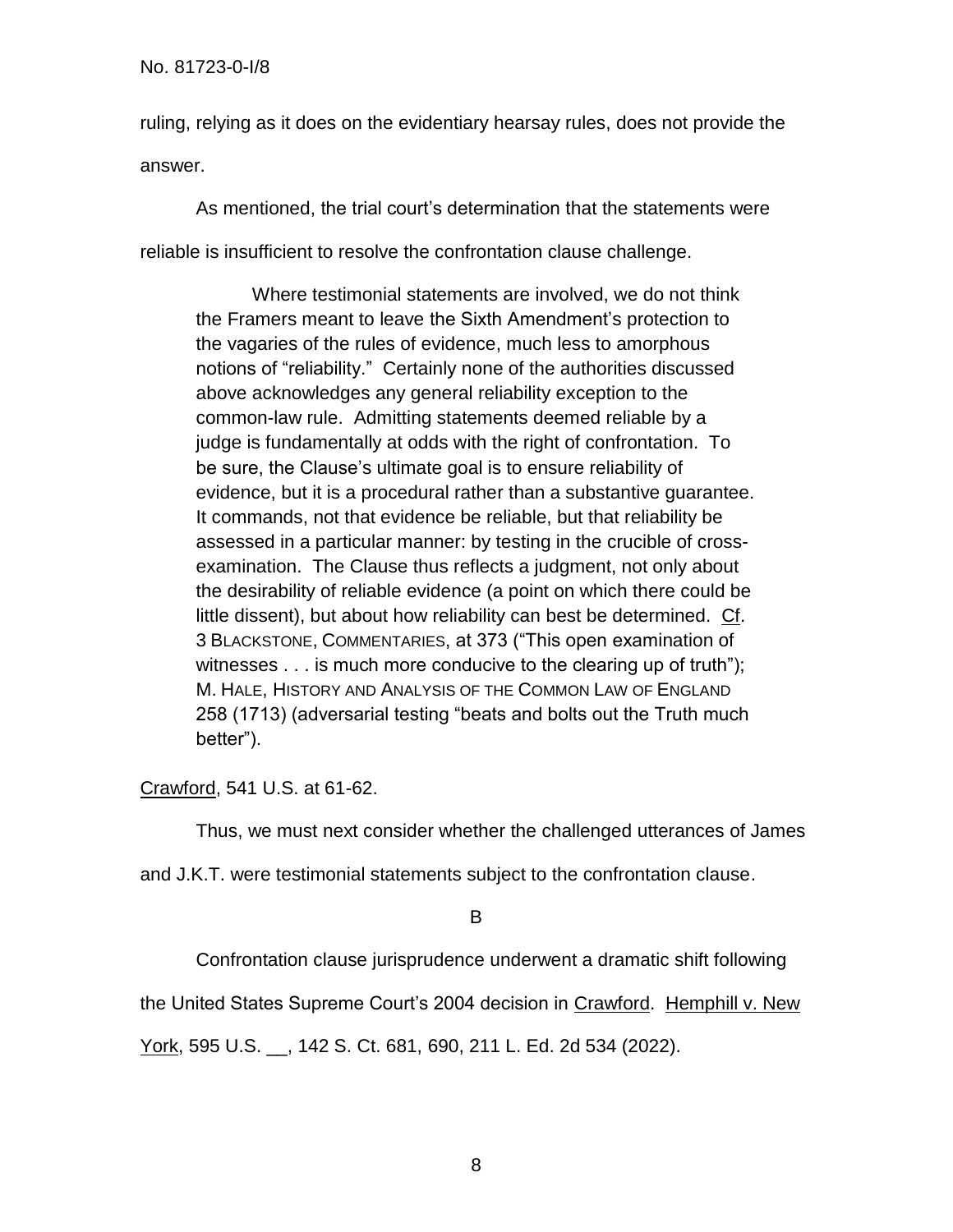$\overline{a}$ 

In Crawford, the Supreme Court abandoned its previous approach—that out-of-court statements by a declarant who did not testify at trial did not violate the confrontation clause so long as the statement was reliable. 541 U.S. at 68- 69 (abrogating Ohio v. Roberts, 448 U.S. 56, 100 S. Ct. 2531, 65 L. Ed. 2d 597 (1980)). Rather, the Court explained that the admission of an out-of-court statement by an unavailable declarant violates the confrontation clause when the statement is testimonial and the witness has not been subject to previous crossexamination. Crawford, 541 U.S. at 53-54.

The Court reasoned that the confrontation clause applies to "'witnesses' against the accused—in other words, those who 'bear testimony.' 'Testimony,' in turn, is typically '[a] solemn declaration or affirmation made for the purpose of establishing or proving some fact.'" Crawford, 541 U.S. at 51 (alteration in original) (citation omitted) (quoting 2 NOAH WEBSTER, AN AMERICAN DICTIONARY OF THE ENGLISH LANGUAGE (1828)). Accordingly, the confrontation clause gives defendants the right to confront those who make testimonial statements against them. Crawford, 541 U.S. at 53-54. The Crawford Court did not "spell out a comprehensive definition of 'testimonial,'" but did note that, at a minimum, testimonial statements include "prior testimony at a preliminary hearing, before a grand jury, or at a former trial; and  $\ldots$  police interrogations." 541 U.S. at 68. $8$ 

<sup>&</sup>lt;sup>8</sup> The Crawford Court offered three possible formulations of the core class of testimonial statements:

<sup>&</sup>quot;[(1)] *ex parte* in-court testimony or its functional equivalent—that is, material such as affidavits, custodial examinations, prior testimony that the defendant was unable to cross-examine, or similar pretrial statements that declarants would reasonably expect to be used prosecutorially"; [(2)] "extrajudicial statements . . . contained in formalized testimonial materials, such as affidavits, depositions, prior testimony, or confessions"; [(3)] "statements that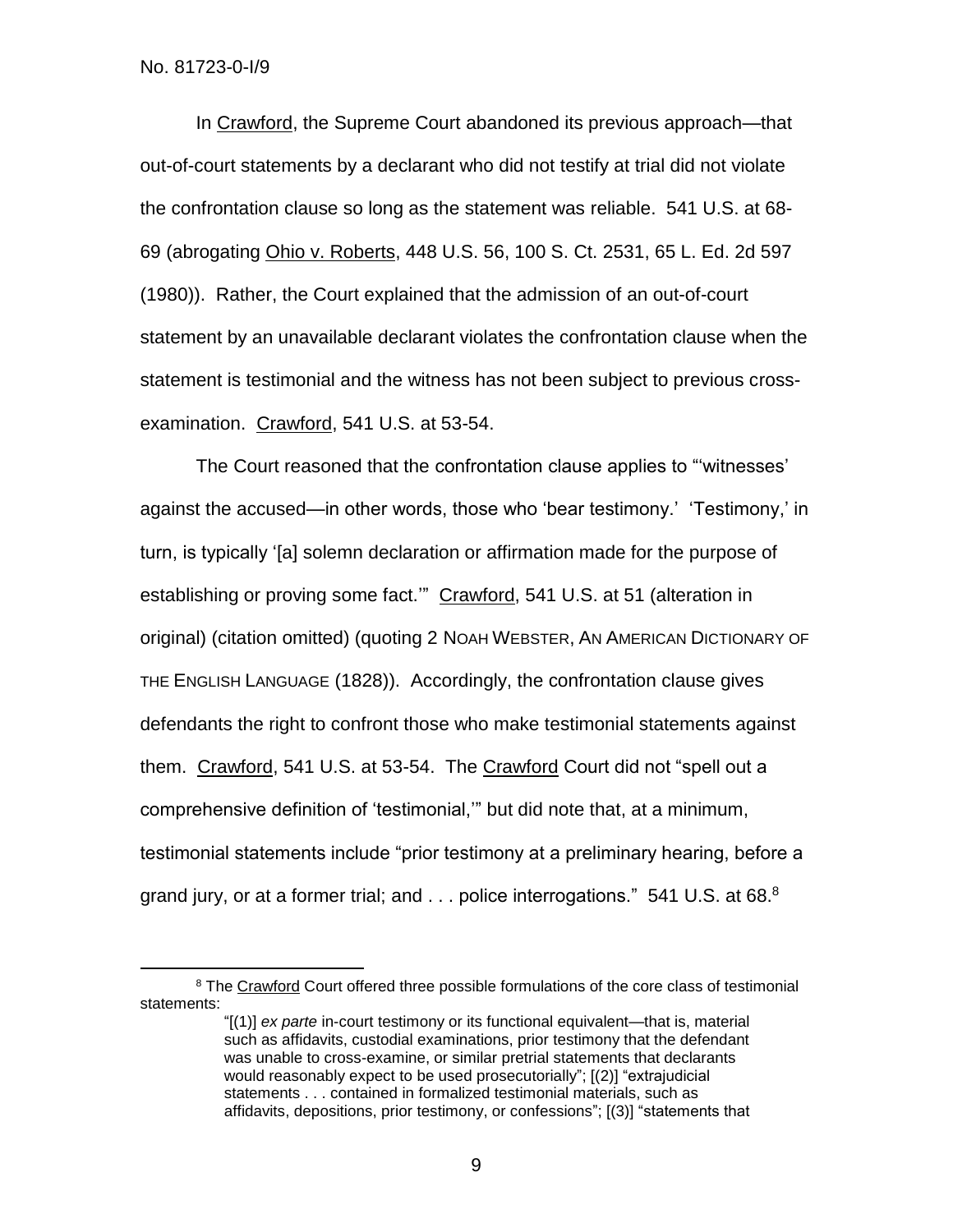In the decade following Crawford, the Court "labored to flesh out what it means for a statement to be 'testimonial."" Ohio v. Clark, 576 U.S. 237, 244, 135 S. Ct. 2173, 192 L. Ed. 2d 306 (2015). This determination is of paramount importance because "[i]t is the testimonial character of the statement that separates it from other hearsay that, while subject to traditional limitations upon hearsay evidence, is not subject to the Confrontation Clause." Davis v. Washington, 547 U.S. 813, 821, 126 S. Ct. 2266, 165 L. Ed. 2d 224 (2006). In that decision, the Court introduced what has become known as the "primary purpose" test to "determine more precisely which police interrogations produce testimony."

Statements are nontestimonial when made in the course of police interrogation under circumstances objectively indicating that the primary purpose of the interrogation is to enable police assistance to meet an ongoing emergency. They are testimonial when the circumstances objectively indicate that there is no such ongoing emergency, and that the primary purpose of the interrogation is to establish or prove past events potentially relevant to later criminal prosecution.

Davis, 547 U.S. at 822.

 $\overline{a}$ 

However, the Court also noted that statements that are not the

result of interrogations are not always nontestimonial—and, significantly,

that "even when interrogation exists, it is in the final analysis the

declarant's statements, not the interrogator's questions, that the

were made under circumstances which would lead an objective witness to believe that the statement would be available for use at a later trial."

Crawford, 541 U.S. at 51-52 (third alteration in original) (citations omitted) (quoting White v. Illinois, 502 U.S. 346, 365, 112 S. Ct. 736, 116 L. Ed. 2d 848 (1992) (Thomas, J., concurring in part)).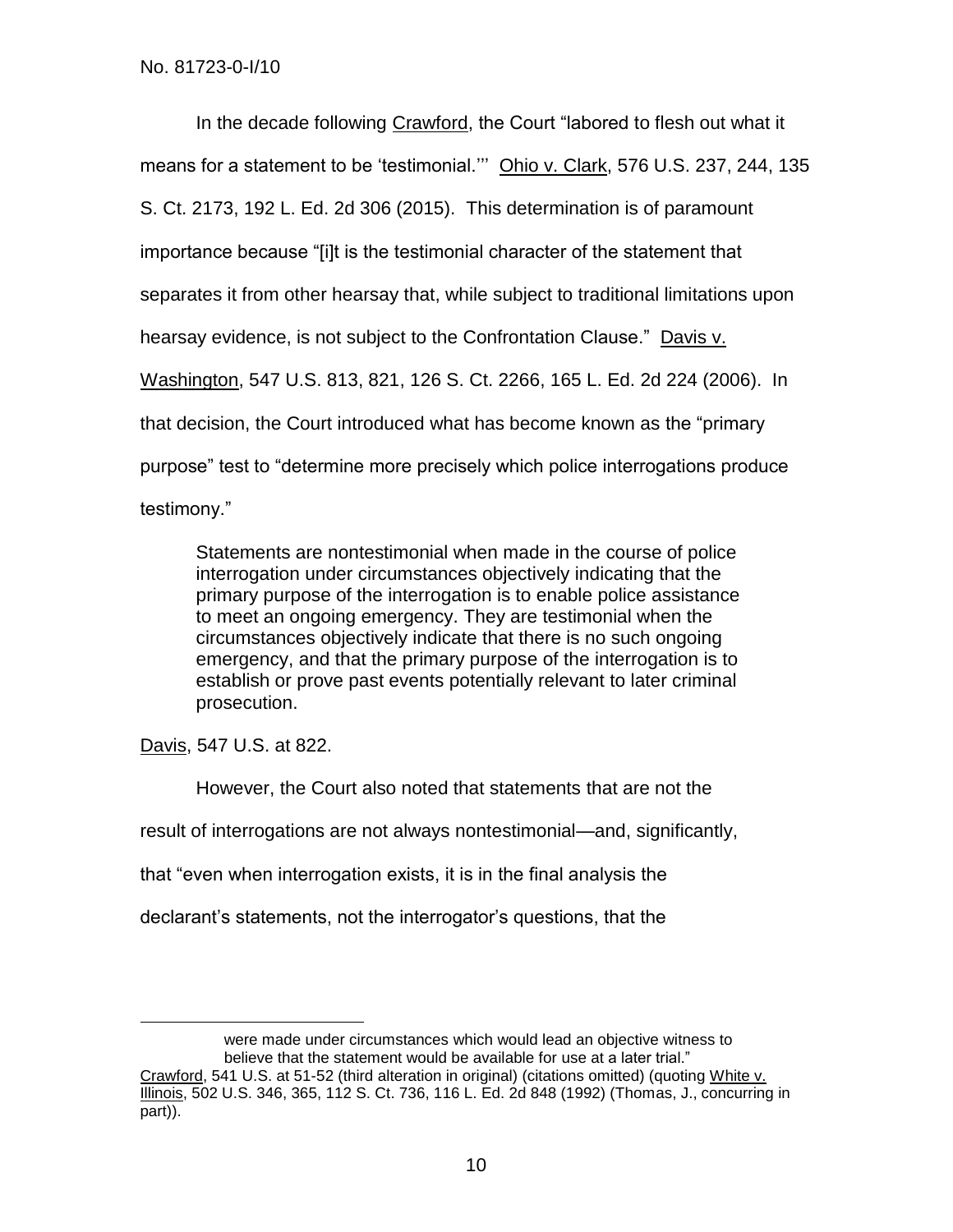Confrontation Clause requires us to evaluate." Davis, 547 U.S. at 823, n.1.

Several years later, the Court sought to give instruction as to the primary purpose inquiry. In Michigan v. Bryant, 562 U.S. 344, 370, 131 S. Ct. 1143, 179 L. Ed. 2d 93 (2011), the Court announced that when a court must determine whether the confrontation clause bars the admission of a statement at trial, "it should determine the 'primary purpose of the interrogation' by objectively evaluating the statements and actions of the parties to the encounter, in light of the circumstances in which the interrogation occurs." To do so, a court must "objectively evaluate the circumstances in which the encounter occurs and the statements and actions of the parties." Bryant, 562 U.S. at 359. The Court should be mindful that, "[i]n addition to the circumstances in which an encounter occurs, the statements and actions of both the declarant and interrogators provide objective evidence of the primary purpose of the interrogation." Bryant, 562 U.S. at 367. This is so, the Court explained, because

[i]n many instances, the primary purpose of the interrogation will be most accurately ascertained by looking to the contents of both the questions and the answers. To give an extreme example, if the police say to a victim, "Tell us who did this to you so that we can arrest and prosecute them," the victim's response that "Rick did it" appears purely accusatory because by virtue of the phrasing of the question, the victim necessarily has prosecution in mind when she answers.

Bryant, 562 U.S. at 367-68.

By considering both participants, the Court in Bryant sought to solve the problem arising from the fact that both police officers and those whom they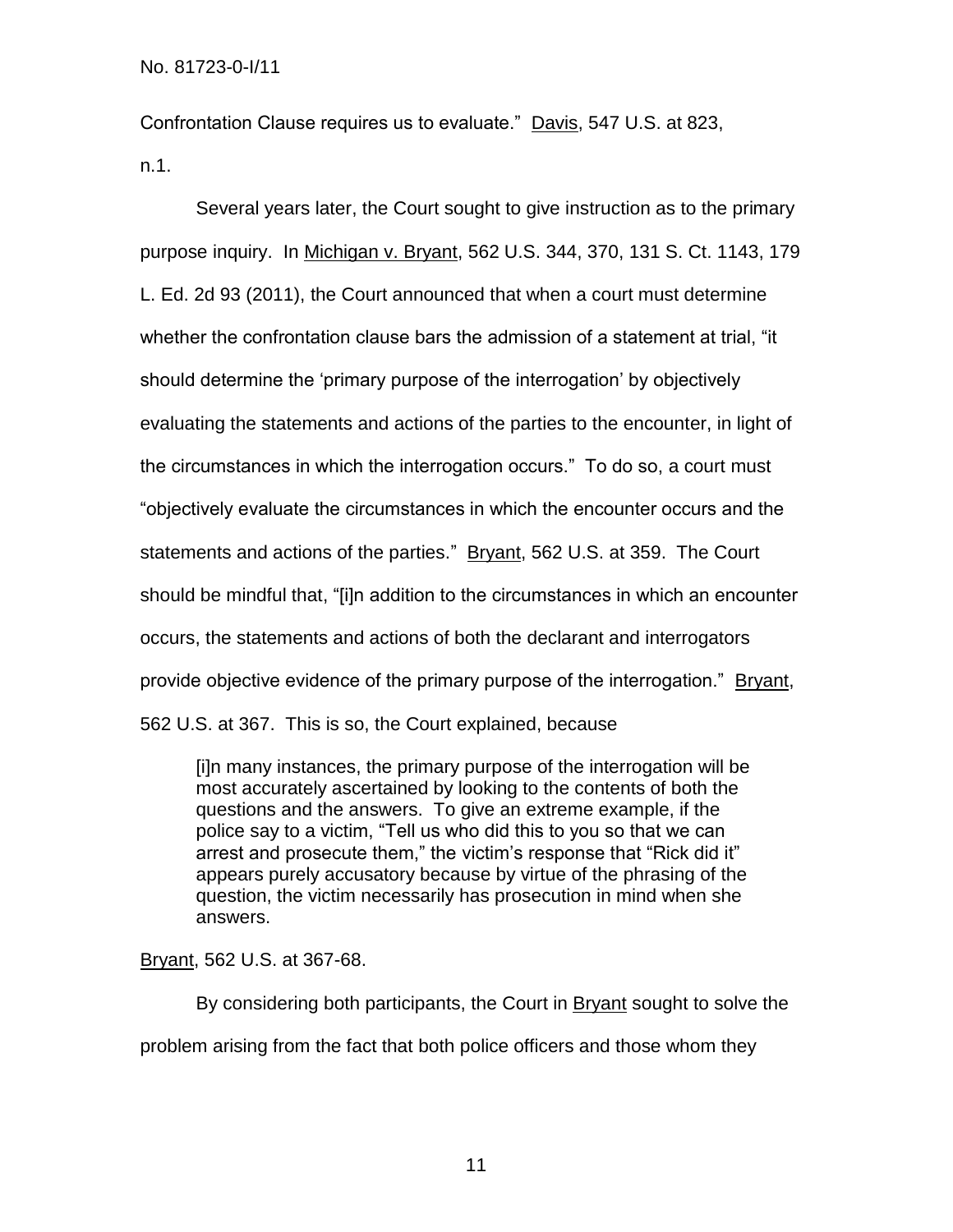$\overline{a}$ 

question will often have mixed motivations underlying their utterances. 562 U.S. at 368.

In addition, the Bryant Court reiterated that "there may be *other* circumstances, aside from ongoing emergencies, when a statement is not procured with a primary purpose of creating an out-of-court substitute for trial testimony." 562 U.S. at 358. These circumstances could be evidenced by the formality and structure of the interrogation (or absence of such). Bryant, 562 U.S. at 377. A "formal station-house interrogation" is more likely to result in testimonial statements. Bryant, 562 U.S. at 366, 377. "[L]ess formal questioning is less likely to reflect a primary purpose aimed at obtaining testimonial evidence against the accused." Clark, 576 U.S. at 245 (citing Bryant, 562 U.S. at 366, 377).

Applying these considerations, the Court in Bryant concluded that a dying gunshot victim's responses to a responding officer's questions were not testimonial, given the circumstances—the questioning took place in an exposed public area and in a disorganized fashion, as opposed to a formal, structured interrogation at a police station, and the victim's statements were made while he was so badly injured that he had difficulty breathing and talking. 562 U.S. at 375, 377.

The Court revisited this area of law several years later. In that case, Ohio v. Clark, the Court concluded that utterances made by a three-year-old child in a conversation<sup>9</sup> with his preschool teacher, in which the child indicated that his

<sup>&</sup>lt;sup>9</sup> In Clark, the Court used the word "conversation" whereas in the past it had used the word "interrogation." See e.g., 576 U.S. at 245 ("In the end, the question is whether, in light of all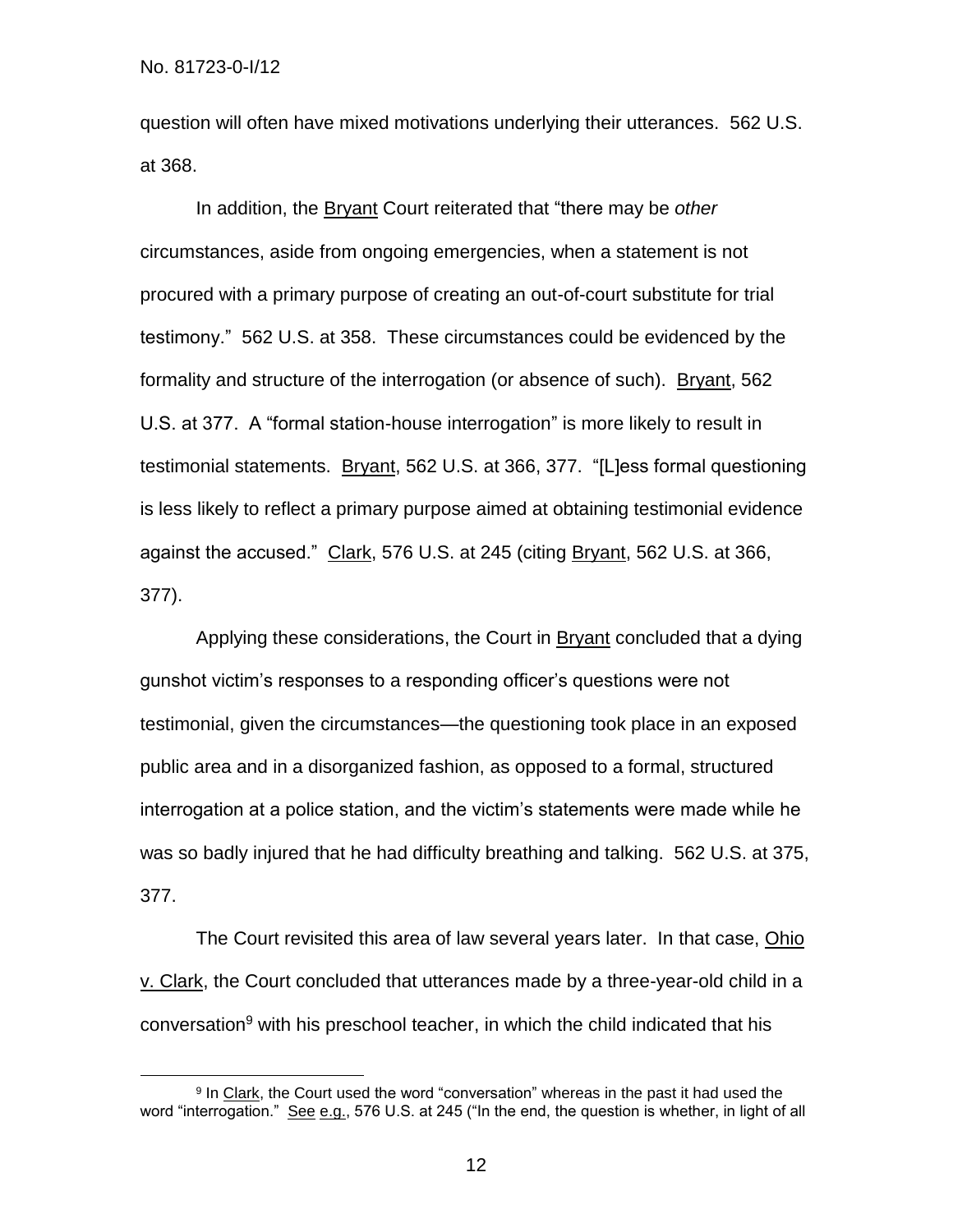mother's boyfriend was responsible for injuries on his body, were not testimonial. 576 U.S. at 246. In this decision, the Court declined to adopt a categorical rule that statements made to people other than law enforcement officers are not testimonial. Instead, it observed that "such statements are much less likely to be testimonial than statements to law enforcement officers." Clark, 576 U.S. at 246.

The Court explained:

 $\overline{a}$ 

Courts must evaluate challenged statements in context, and part of that context is the questioner's identity. Statements made to someone who is not principally charged with uncovering and prosecuting criminal behavior are significantly less likely to be testimonial than statements given to law enforcement officers.

Clark, 576 U.S. at 249 (citation omitted).

While the Court made its determination on the basis that "neither the child nor his teachers had the primary purpose of assisting in Clark's prosecution," Clark, 576 U.S. at 240, the Court observed that statements by very young children "will rarely, if ever, implicate the Confrontation Clause," because "[f]ew preschool students understand the details of our criminal justice system." Clark, 576 U.S. at 247-48.<sup>10</sup>

Herein, the declarants (James and J.K.T.) and their "interrogator" (Lucky) had

vastly disparate—and conflicting—purposes during the interaction in which

James and J.K.T. made the challenged utterances. Lucky was aware that he

was recording his nephews to assist a law enforcement investigation, while

the circumstances, viewed objectively, the 'primary purpose' of the conversation was to 'create[e] an out-of-court substitute for trial testimony.'" (alteration in original) (quoting Bryant, 562 U.S. at 358)).

 $10$  Clark also holds that "the primary purpose test is a necessary, but not always sufficient, condition for the exclusion of out-of-court statements under the Confrontation Clause." 576 U.S at 237.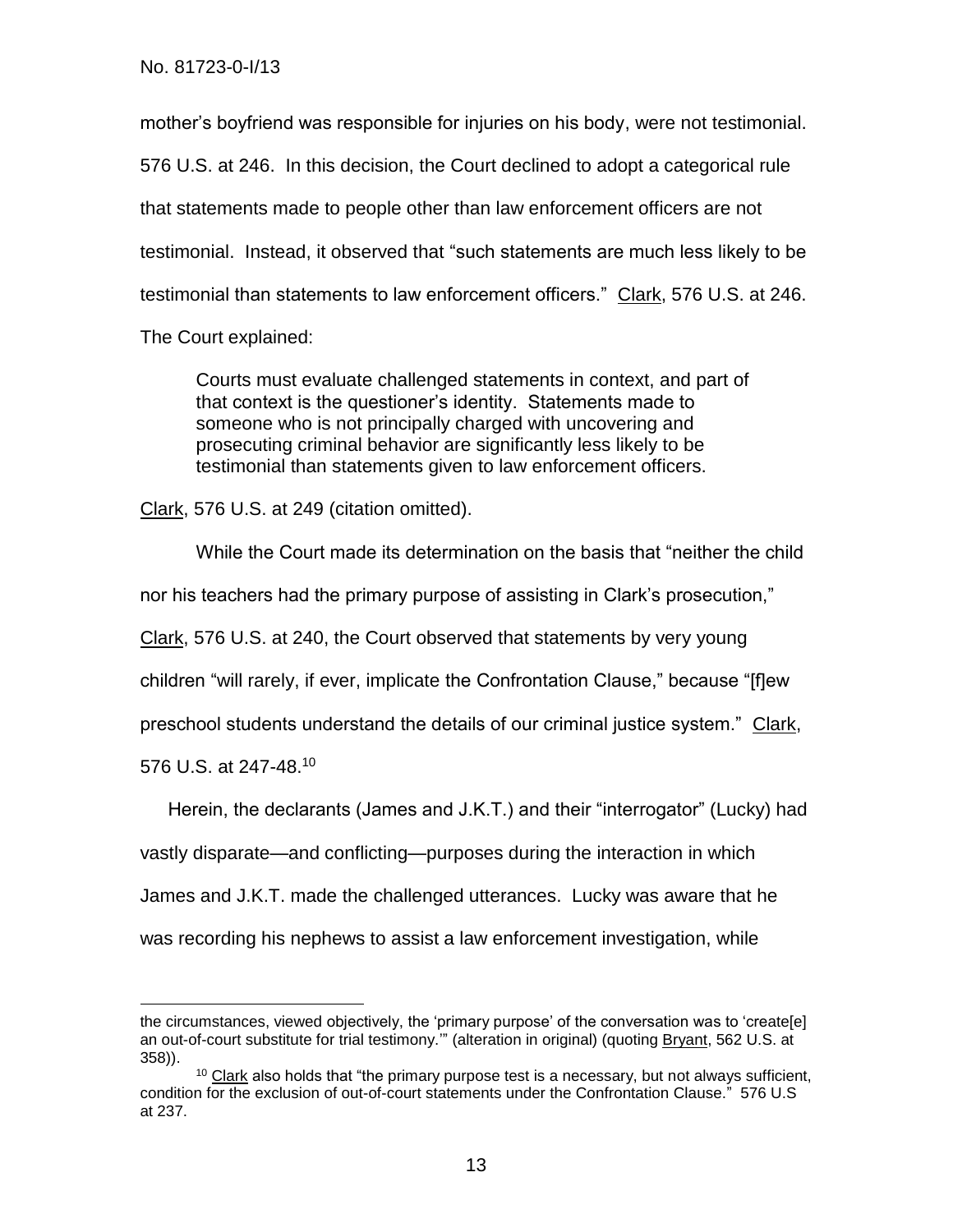$\overline{a}$ 

James, Jerome, and J.K.T. were not aware that they were being recorded, instead believing that they were speaking to a trusted relative in an informal setting. However, as observed by Justice Scalia, the Supreme Court has not instructed us as to how to proceed when parties to a conversation have conflicting motives. Bryant, 562 U.S. at 383 (Scalia, J., dissenting) ("And the Court's solution creates a mixed-motive problem where (under the proper theory)<sup>[11]</sup> it does not exist—viz., where the police and the declarant each have one motive, but those motives conflict. The Court does not provide an answer to this glaringly obvious problem.").

In addition, our State Supreme Court did not recognize the primary purpose test as the applicable standard until 2019, at which time it abrogated many previous state decisions. State v. Scanlan, 193 Wn.2d 753, 766, 445 P.3d 960 (2019). Washington appellate case law prior to 2019, therefore, cannot be relied upon to answer this question.<sup>12</sup>

Hence, in order to determine how to resolve the question before us, we first look to indications (hints) in the pertinent United States Supreme Court decisions.

[F]our main factors make clear that the objective primary purpose of the examination was to establish or prove past events potentially relevant to later criminal prosecution: (1) the objective manifestation of K.E.H.'s intent in undergoing the exam, (2) the objective manifestation of Frey's intent in conducting the exam, in light of the history and purpose of SANE nursing and the Washington statutory scheme, (3) the lack of ongoing emergency, evidenced by the bifurcated nature of the exam, and (4) the exam's formality.

<sup>&</sup>lt;sup>11</sup> Justice Scalia opined that only the primary purpose of the declarant should matter in determining whether the utterance was testimonial.

<sup>12</sup> At oral argument, Jerome's counsel referenced Justice Gordon McCloud's concurrence in State v. Burke, 196 Wn.2d 712, 744-65, 478 P.3d 1096 (2021). In her concurrence, Justice Gordon McCloud explained why she considered a conversation between a rape victim and a sexual assault nurse examiner (SANE) to be testimonial:

Burke, 196 Wn.2d at 750-51 (Gordon McCloud, J., concurring). However, there is no discussion of how courts should resolve conflicting motivations between participants in a conversation. The concurrence does not, thus, aid in our inquiry.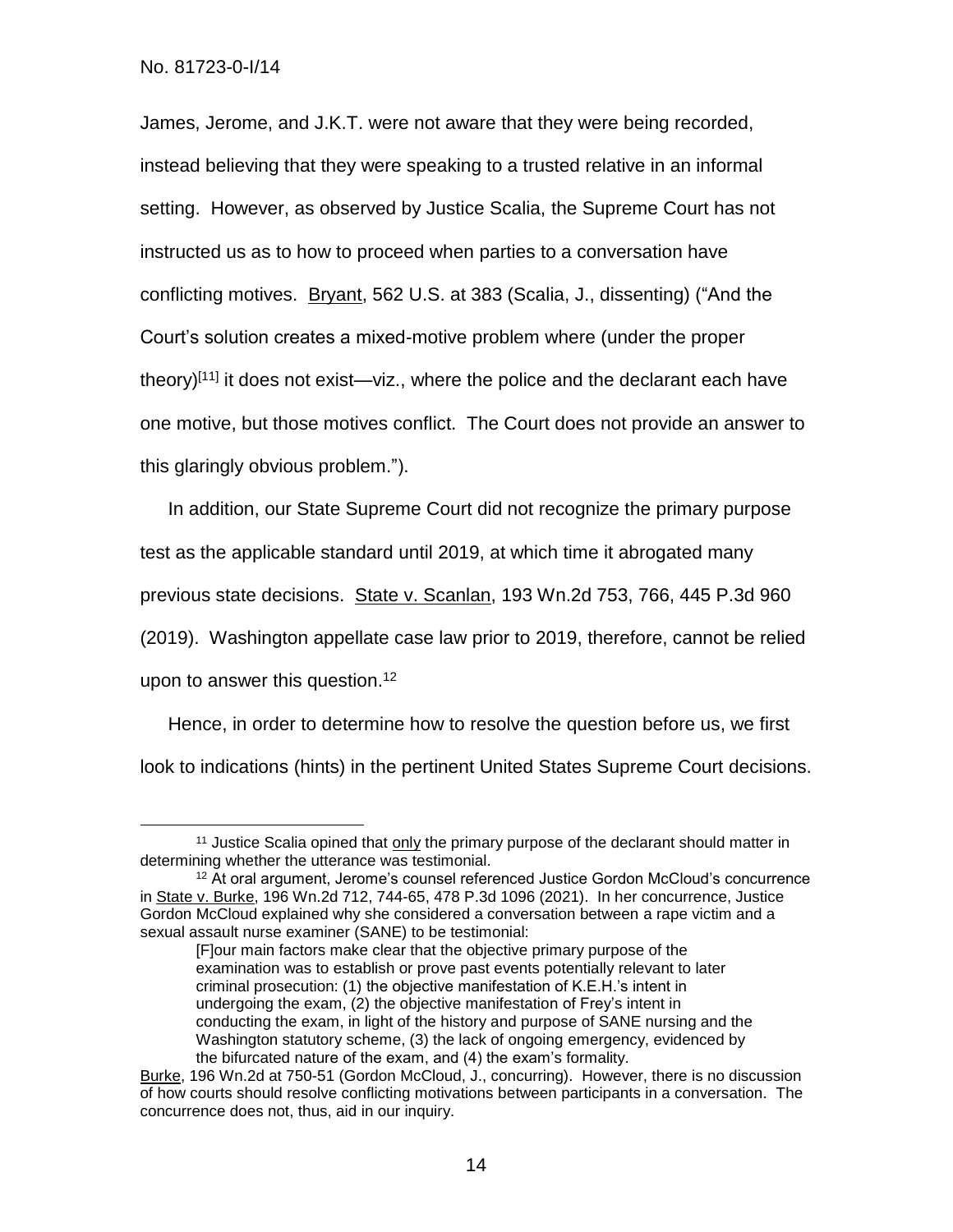We will then review the holdings, results, and analyses of other courts who have addressed similar scenarios and seek to identify decisional commonalities.

i

One indication that appears in Supreme Court confrontation clause jurisprudence is the Court's continued approval of the result in Bourjaily v. United States, 483 U.S. 171, 107 S. Ct. 2775, 97 L. Ed. 2d 144 (1987). In explaining that the scope of the confrontation clause needed to be analyzed in a manner that substantially differed from the Court's prior approach, Justice Scalia nevertheless sought to emphasize that, for the most part, the results of the Court's prior decisions had "remained faithful to the Framers' understanding," of the clause, as that understanding was explained in Crawford. 541 U.S. at 59. One particular decision that was cited with approval because its result "hew[ed] closely to the traditional line," Crawford, 541 U.S. at 58, was Bourjaily, 483 U.S. 171, in which the Court affirmed the introduction at trial of pretrial utterances made unwittingly by a coconspirator to a Federal Bureau of Investigation informant.

Soon thereafter, in Davis, in which the Court announced the primary purpose test, the Court again cited the result in Bourjaily with approval, describing "statements made unwittingly to a Government informant" as "clearly nontestimonial." 547 U.S. at 825. It is thus apparent that it was not the Court's intention to impose a means of analysis that resulted in statements made unwittingly to an informant being deemed testimonial.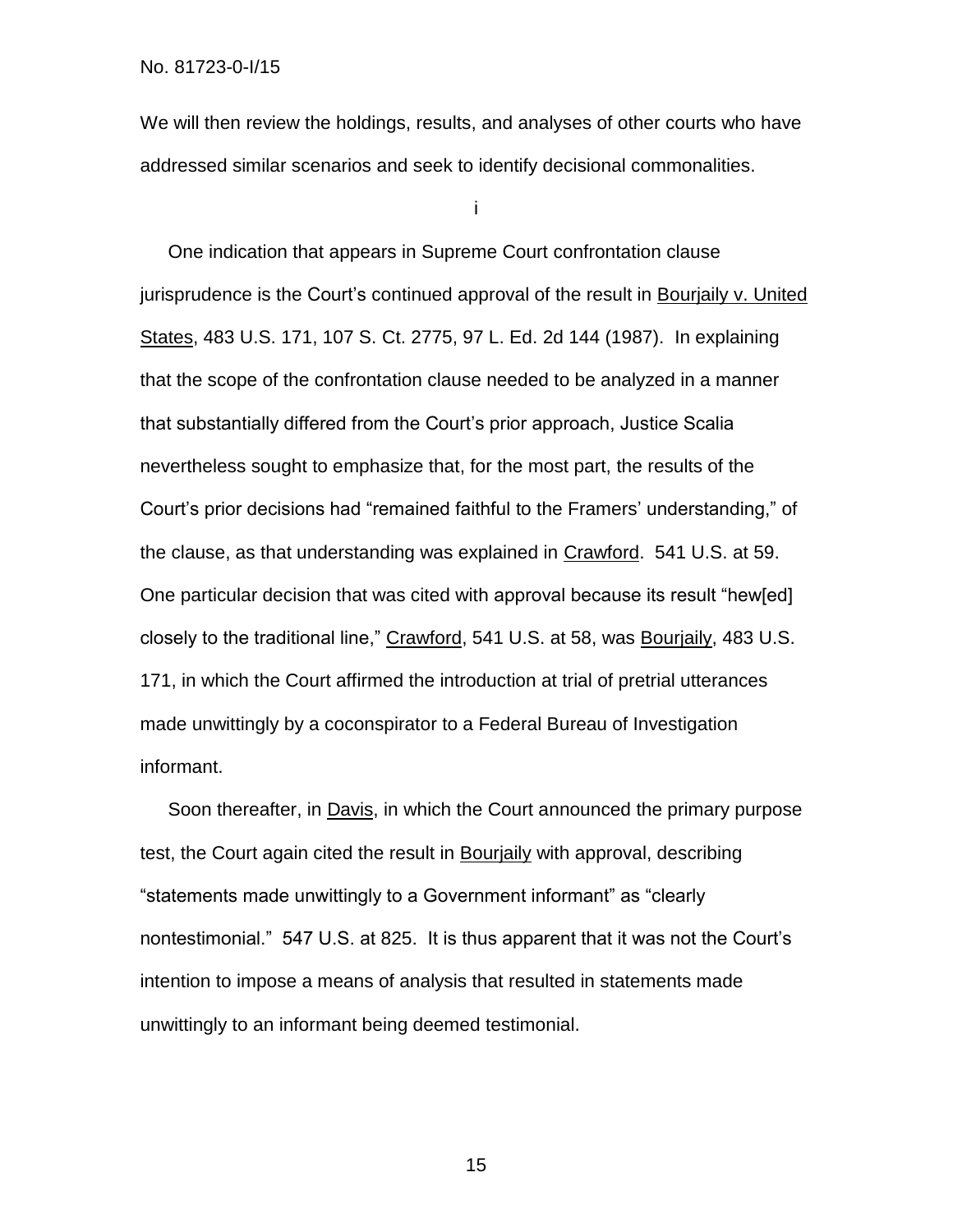Furthermore, as the Court continued to develop the primary purpose test framework in Bryant and Clark, it did not disclaim the notion that unwitting statements to an informant are "clearly nontestimonial." Rather, the Court in Bryant described its approach as consistent with the primary purpose test introduced in Davis. 562 U.S. at 370. Similarly, the Court in Clark did not describe its analysis as shifting away from **Davis's primary purpose test but**, rather, as refining it. 576 U.S. at 243-46.

In sum, it is apparent that the Court believed statements made unwittingly to

an informant fell outside the category of "testimonial statements" when it

announced the primary purpose test. There is no indication that the further

development of the test altered this view.

The second hint that we discern appears in a series of footnotes. In Davis,

the Court, in a footnote, explained:

Our holding refers to interrogations because, as explained below, the statements in the cases presently before us are the products of interrogations—which in some circumstances tend to generate testimonial responses. This is not to imply, however, that statements made in the absence of any interrogation are necessarily nontestimonial. The Framers were no more willing to exempt from cross-examination volunteered testimony or answers to open-ended questions than they were to exempt answers to detailed interrogation. (Part of the evidence against Sir Walter Raleigh was a letter from Lord Cobham that was plainly *not* the result of sustained questioning. Raleigh's Case, 2 How. St. Tr. 1, 27 (1603).) *And of course even when interrogation exists, it is in the final analysis the declarant's statements, not the interrogator's questions, that the Confrontation Clause requires us to evaluate.* 

547 U.S. at 822 n.1 (second emphasis added).

In other words, when there is an interrogation, the analysis turns on the

purpose of the challenged statement—not the question that prompted it.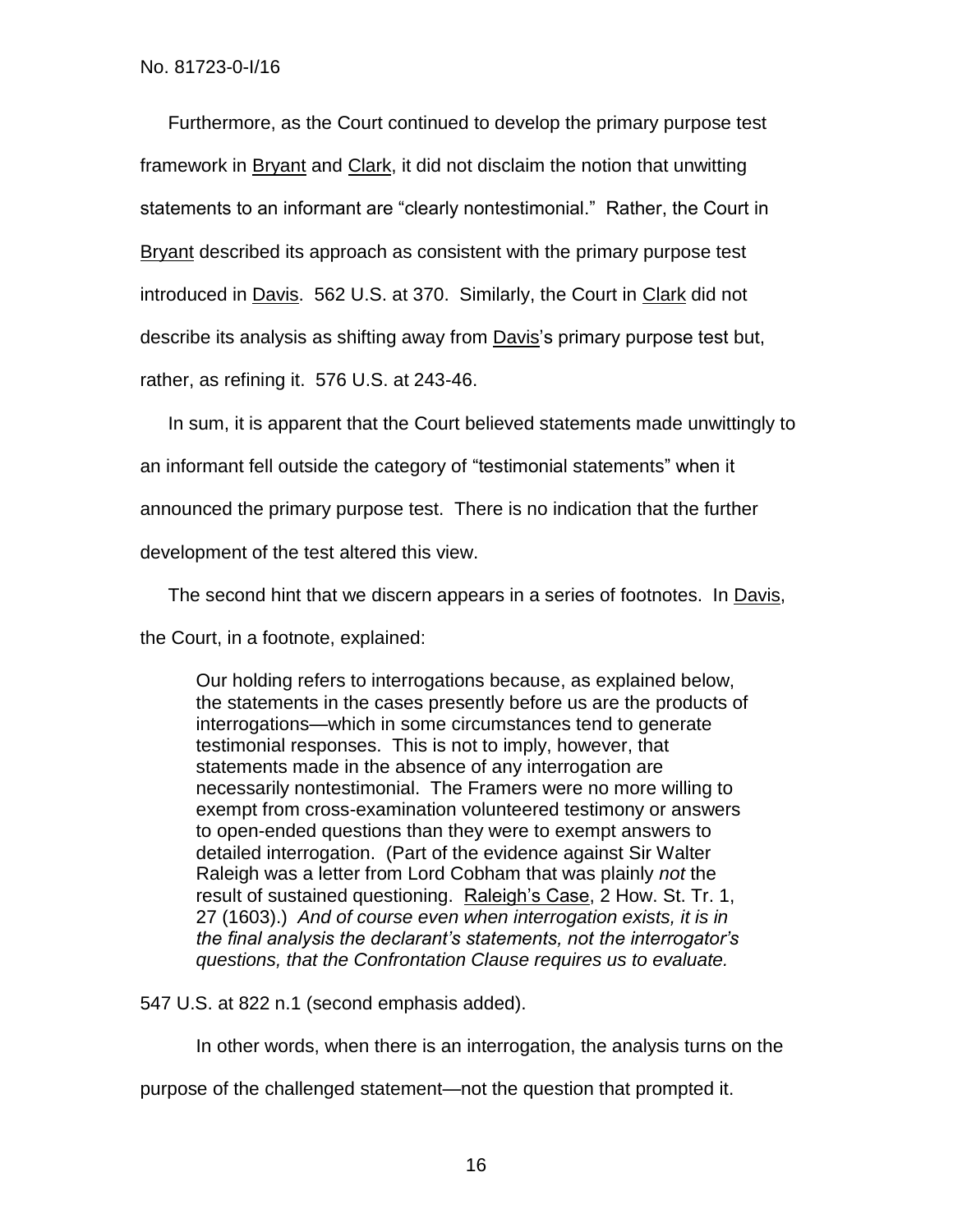Several years later, in Bryant, the Court revisited this footnoted

commentary, concerned that it "caused confusion about whether the inquiry

prescribes examination of one participant to the exclusion of the other." 562 U.S.

at 367 n.11. The **Bryant Court explained that** 

this statement in footnote 1 of Davis merely acknowledges that the Confrontation Clause is not implicated when statements are offered "for purposes other than establishing the truth of the matter asserted." Crawford, 541 U.S., at 60., n.9. An interrogator's questions, unlike a declarant's answers, do not assert the truth of any matter. The language in the footnote was not meant to determine *how* the courts are to assess the nature of the declarant's purpose, but merely to remind readers that it is the statements, and not the questions, that must be evaluated under the Sixth Amendment.

562 U.S. at 367 n.11.

Thus, the interrogator's questions—and the interrogator's purpose in asking them—may constitute part of the circumstances that courts must reference in order to "assess the nature of the declarant's purpose." Bryant, 562 U.S. at 367 n.11. However, it remains the answers to the questions which "must be evaluated under the Sixth Amendment," because the confrontation clause is not implicated by the interrogator's questions, which are not offered for the truth of the matter asserted. See Bryant, 562 U.S. at 367 n.11.

The third hint that we discern appears in Clark. Again, in Clark, the Court held that "[s]tatements made to someone who is not principally charged with uncovering and prosecuting criminal behavior are significantly less likely to be testimonial than statements given to law enforcement officers." 576 U.S. at 249. The Court reasoned that "[i]t is common sense that the relationship between a student and his teacher is very different from that between a citizen and the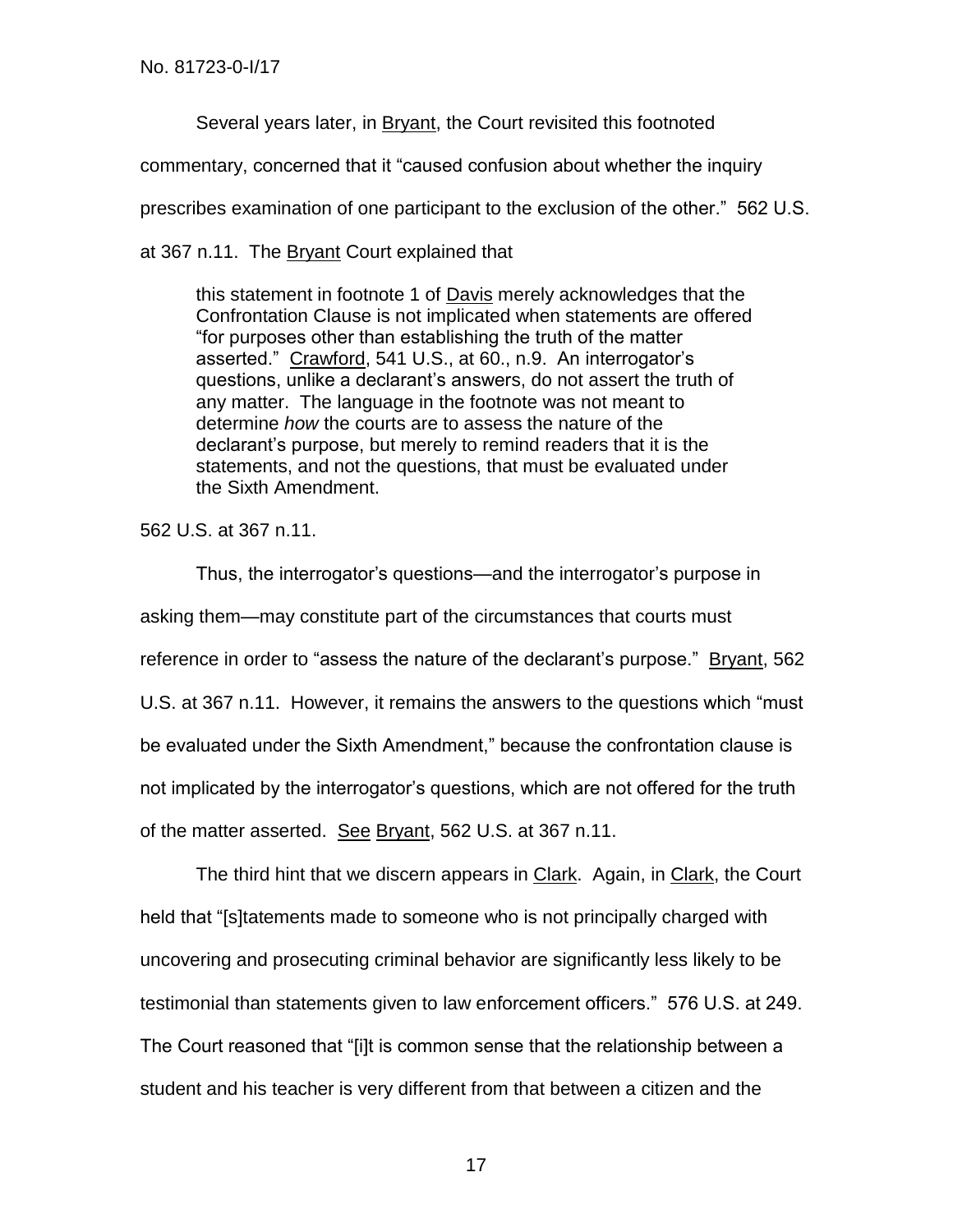police," and instructed courts that they "must evaluate challenged statements in

context, and part of that context is the questioner's identity." Clark, 576 U.S. at

249.

 $\overline{a}$ 

This focus on the relationship between the questioner and the declarant

as context for the conversation suggests that how the declarant perceives the

questioner is an important part of the inquiry. Indeed, in setting forth its analysis,

the Clark Court explained:

There is no indication that the primary purpose of the conversation was to gather evidence for Clark's prosecution. On the contrary, it is clear that the first objective was to protect L.P.[13] *At no point did the teachers inform L.P. that his answers would be used to arrest or punish his abuser.* L.P. never hinted that he intended his statements to be used by the police or prosecutors. And the conversation between L.P. and his teachers was informal and spontaneous. The teachers asked L.P. about his injuries immediately upon discovering them, in the informal setting of a preschool lunchroom and classroom, and they did so precisely as any concerned citizen would talk to a child who might be the victim of abuse. This was nothing like the formalized station-house questioning in Crawford or the police interrogation and battery affidavit in <u>Hammon.[14]</u>

576 U.S. at 247 (emphasis added).

Thus, in Clark, not only was the environment informal, and the declarant of such an age that he was unlikely to have a conception of the criminal legal system, but he was speaking with trusted adults *who did not make him aware* that his statements could be used for a law enforcement purpose. Applying this logic to the scenario at issue leads us to the conclusion that, viewed objectively, persons speaking with a trusted family member—who does not make the

<sup>&</sup>lt;sup>13</sup> The court used the initials L.P. when referencing the child at issue.

<sup>&</sup>lt;sup>14</sup> Hammon v. Indiana is the companion case to Davis v. Washington, 547 U.S. 813.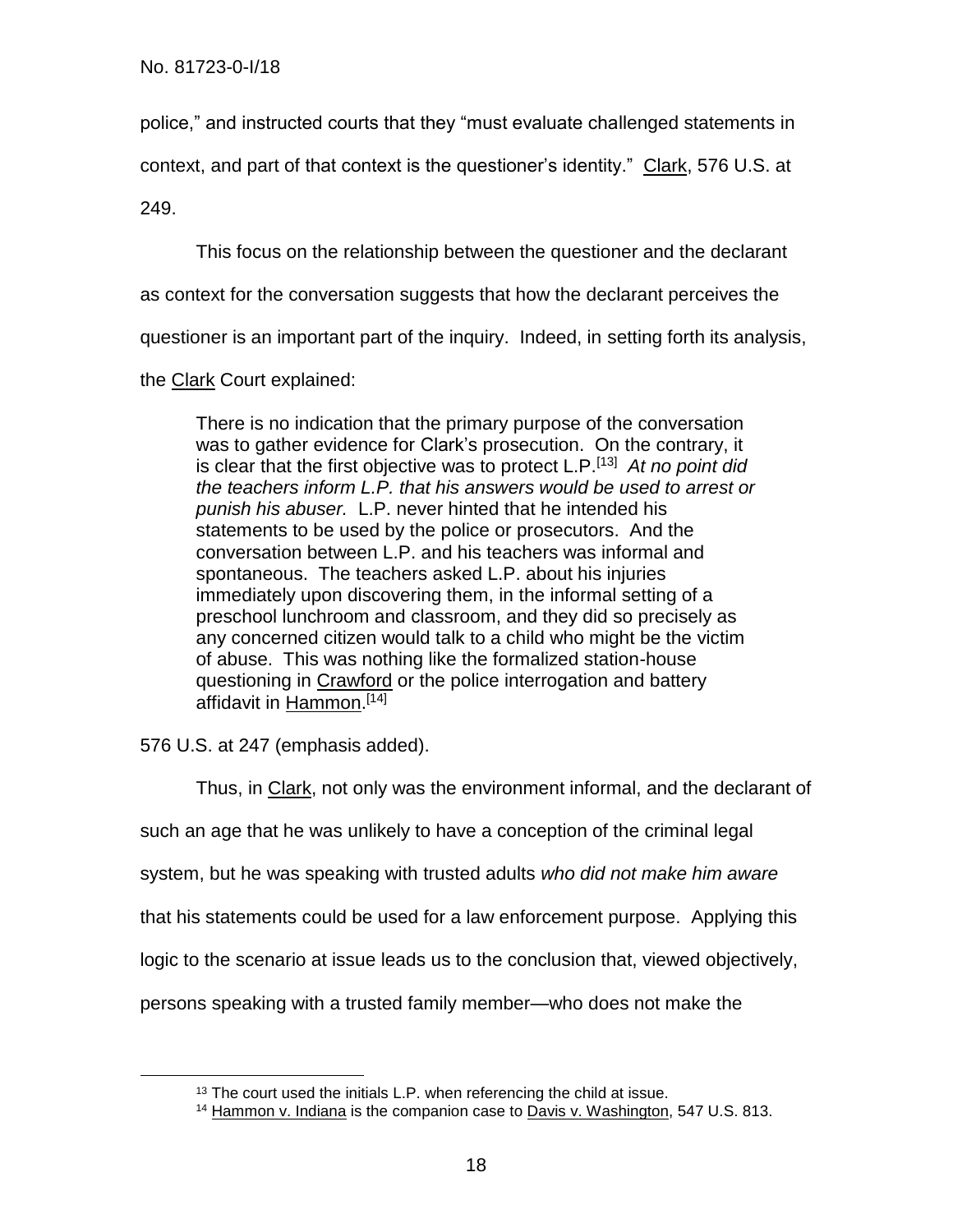declarants aware that their statements will be used by law enforcement—is unlikely to make testimonial statements.

Thus, all indications from the United States Supreme Court point us toward the conclusion that the challenged statements herein, made in a casual setting to the declarants' uncle, were not testimonial, despite Lucky's secret purpose in acquiring recorded statements for possible use by law enforcement personnel.

ii

The published case law from other jurisdictions is overwhelmingly in accord with this view. Indeed, every federal circuit that has dealt with statements unwittingly made by coconspirators, codefendants, or accomplices to informants or undercover agents has reached the conclusion that these statements are not testimonial because, viewed objectively, they are not made under circumstances that would lead an objective witness to a reasonable belief that the declarant's statements would be available for later use at a trial. See Brown v. Epps, 686 F.3d 281, 283 (5th Cir. 2012); United States v. Dale, 614 F.3d 942, 956 (8th Cir. 2010); United States v. Smalls, 605 F.3d 765, 778 (10th Cir. 2010); United States v. Johnson, 581 F.3d 320, 325 (6th Cir. 2009); United States v. Watson, 525 F.3d 583, 589 (7th Cir.2008); United States v. Udeozor, 515 F.3d 260, 269-70 (4th Cir. 2008); United States v. Underwood, 446 F.3d 1340, 1347-48 (11th Cir. 2006); United States v. Hendricks, 395 F.3d 173, 182-84 (3d Cir. 2005); United States v. Saget, 377 F.3d 223, 229-30 (2d Cir.2004) (Sotomayor, J.).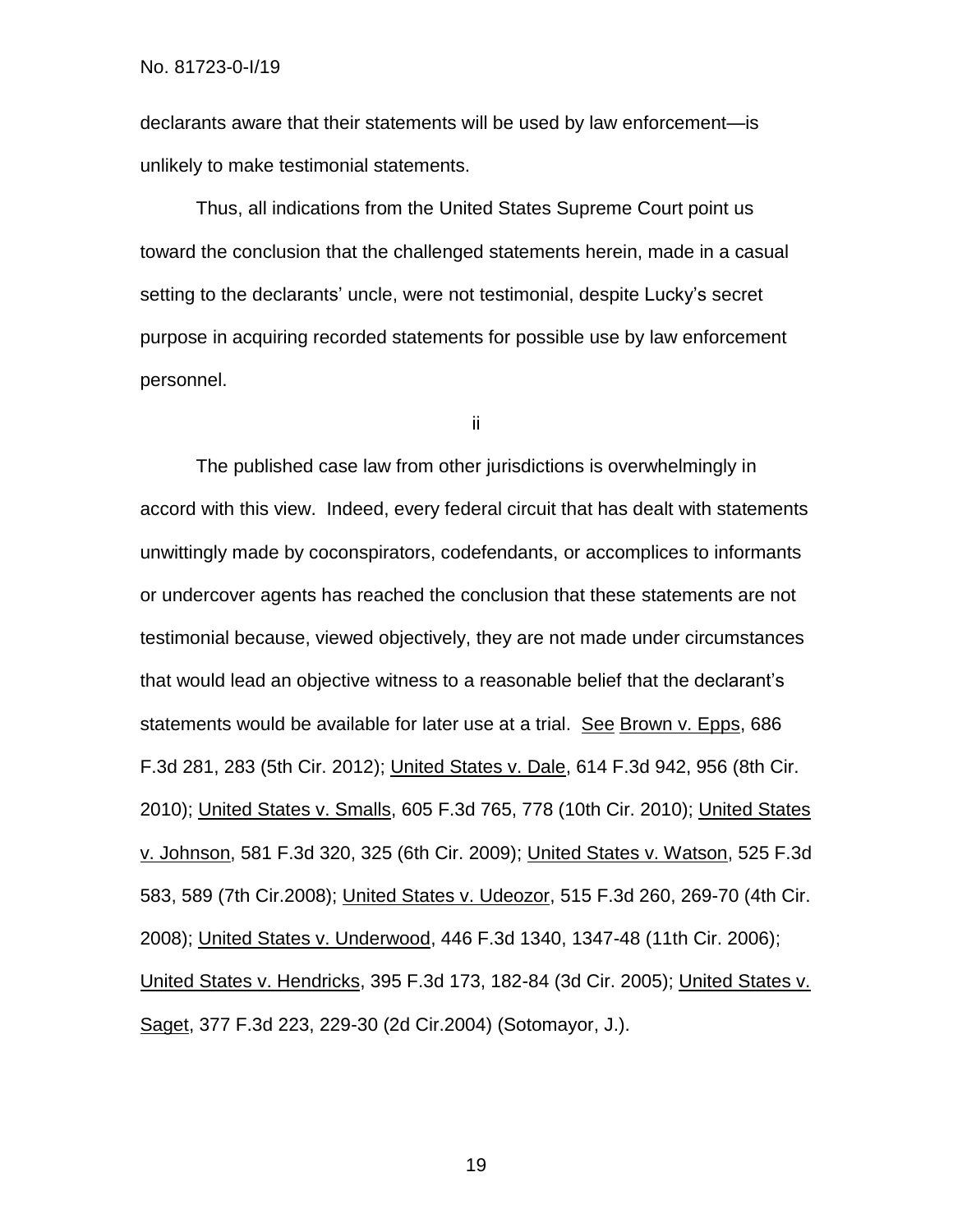Several state supreme courts have reached the same conclusion. See, e.g., State v. Smith, 161 Idaho 782, 391 P.3d 1252, 1260 (2017); State v. Brist, 812 N.W.2d 51, 57 (Minn. 2012).

The reasoning in these opinions is consistent with the indications that we observed in the United States Supreme Court decisions. Many courts relied on the declarant's complete absence of purpose to create a stand-in for trial testimony. See Brown, 686 F.3d at 288 (unidentified men whose statements were secretly recorded by a government agent were "unaware that their conversations were being preserved, so they could not have predicted that their statements might subsequently become 'available' at trial"); Dale, 614 F.3d at 956 (codefendant's statement to confidential informant not testimonial because he "had no idea Smith was wearing a wire, or that the incriminating statements he made to Smith would ultimately be used against him at trial. Had [codefendant] known the authorities were listening in, he likely would not have admitted to committing two unsolved murders. In this sense, we cannot say that [codefendant], in making the statements, 'would reasonably expect [the statements] to be used prosecutorially'"); Johnson, 581 F.3d at 325 ("Because [codefendant] did not know that his statements were being recorded and because it is clear that he did not anticipate them being used in a criminal proceeding against Johnson, they are not testimonial, and the Confrontation Clause does not apply."); Watson, 525 F.3d at 589 ("The closest match [to a type of testimonial statement] would be if [codefendant] had reasonably believed that the statement would be preserved for later use at a trial, but he couldn't have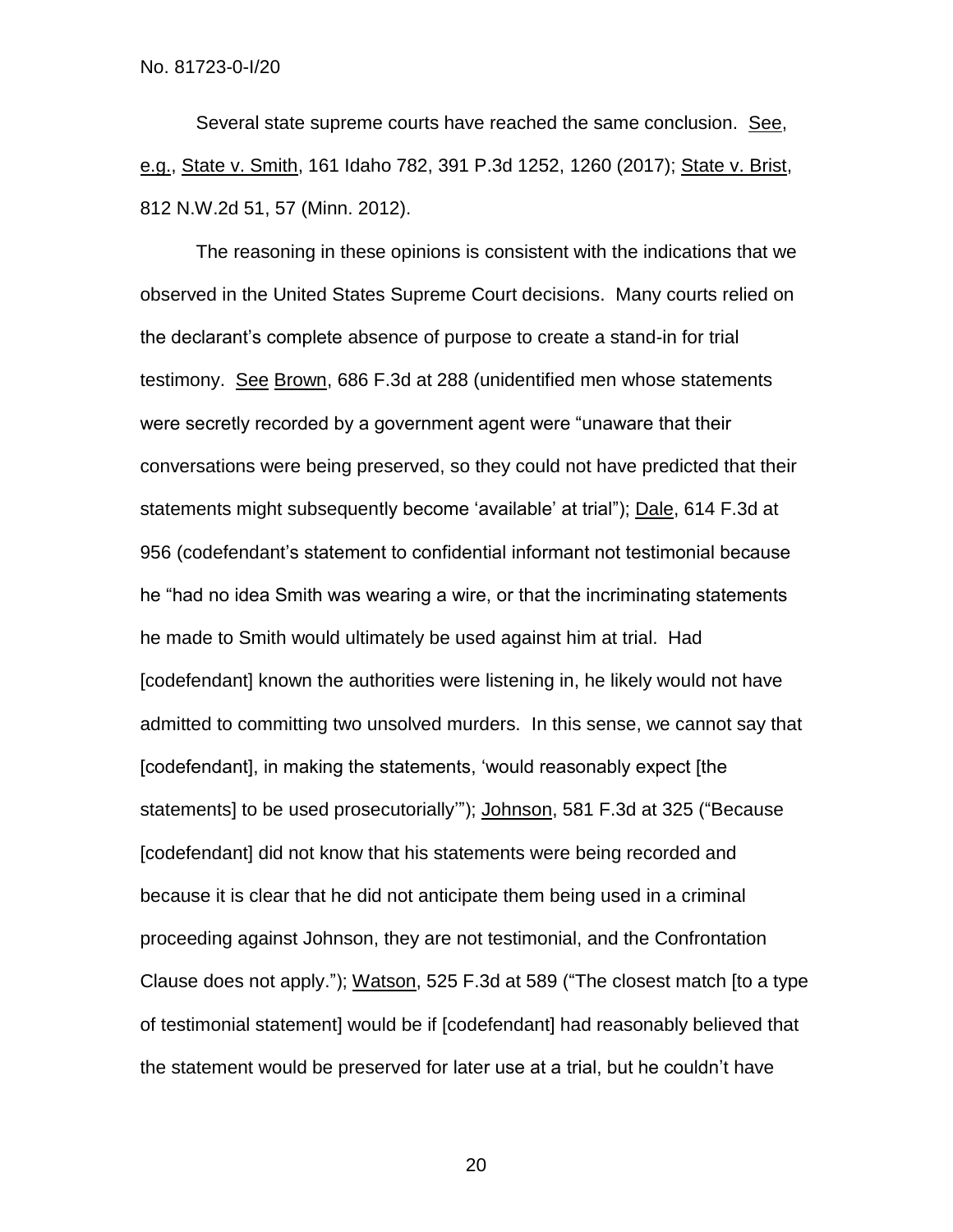thought this because he did not know that the FBI was secretly recording the conversation."); Udeozor, 515 F.3d at 269 ("Second, [defendant's husband]'s statements are not testimonial because, objectively viewed, no reasonable person in [defendant's husband]'s position would have expected his statements to be used later at trial. [Defendant's husband] certainly did not expect that his statements would be used prosecutorially; in fact, he expected just the opposite."); Underwood, 446 F.3d at 1347 ("Had [accomplice] known that Hopps was a confidential informant, it is clear that he never would have spoken to her in the first place."); Smith, 391 P.3d at 1260 ("There is nothing indicating that [codefendant] knew he was talking to detectives or that he reasonably understood that his statements to them would be used in a criminal prosecution.").

Several of these courts also assigned significance to the absence of formality during the conversations at issue. See Brown, 686 F.3d at 288; Smalls, 605 F.3d at 777; Smith, 391 P.3d at 1259.

In addition, several courts cited the Supreme Court's description of statements made unwittingly to a government informant as "clearly nontestimonial." See Smalls, 605 F.3d at 778 ("[T]he Court expressed the view that 'statements made unwittingly to a Government informant' . . . are 'clearly nontestimonial." (quoting Davis, 547 U.S. at 825)); Saget, 377 F.3d at 229 ("We need not attempt to articulate a complete definition of testimonial statements in order to hold that [declarant]'s statements did not constitute testimony, however, because Crawford indicates that the specific type of statements at issue here are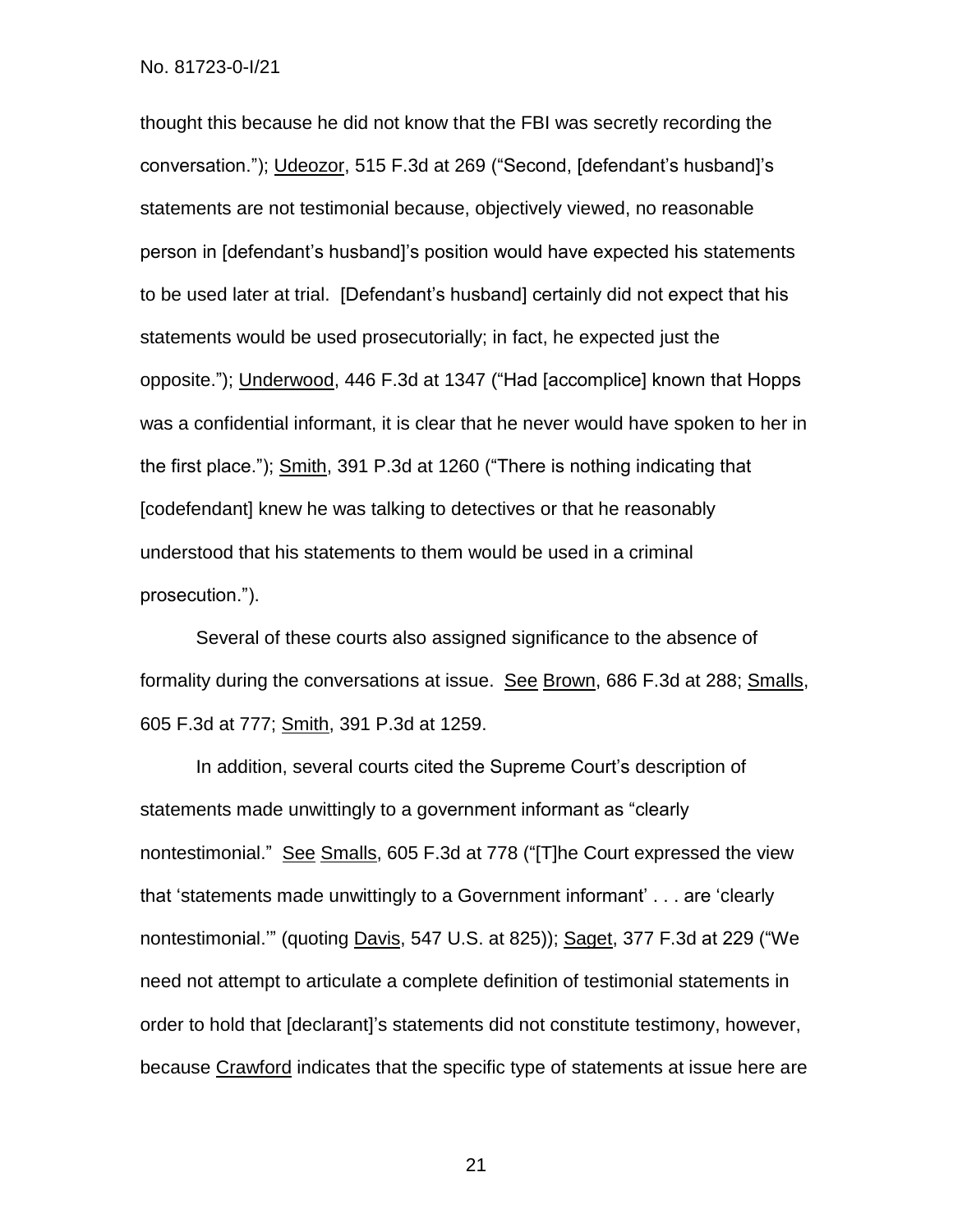nontestimonial in nature. The decision cites Bourjaily, [483 U.S. 171,] which involved a co-defendant's unwitting statements to an FBI informant, as an example of a case in which nontestimonial statements were correctly admitted against the defendant without a prior opportunity for cross-examination."); Brist, 812 N.W.2d at 57 (recording of statement made by nontestifying coconspirator to confidential informant during drug transaction not testimonial because "[t]he holding of Bourjaily—that admission of a nontestifying coconspirator's unwitting statements to a government informant does not violate the Confrontation Clause—is still good law and is binding on this court").

The only court cited to us by Jerome that has reached a different conclusion is the Superior Court of Pennsylvania in Commonwealth v. Cheng Jie Lu, 2019 PA Super 339, 223 A.3d 260 (2019). We find that decision to be an unpersuasive outlier.

In Cheng Jie Lu, an undercover officer visited an "alleged house of prostitution" and asked a female employed there questions concerning which sexual services were available and who the man he had seen downstairs was. 223 A.3d at 262-63. The sex worker indicated that oral and vaginal sex could be provided (but not anal sex) and that the man downstairs was the manager. Cheng Jie Lu, 223 A.3d at 263, 266.

The superior court concluded that as the primary purpose of the officer's interrogation—from the officer's perspective—was "'to establish or prove past events potentially related to later criminal prosecution,'" the sex worker's responsive statements were testimonial. Cheng Jie Lu, 223 A.3d at 265-66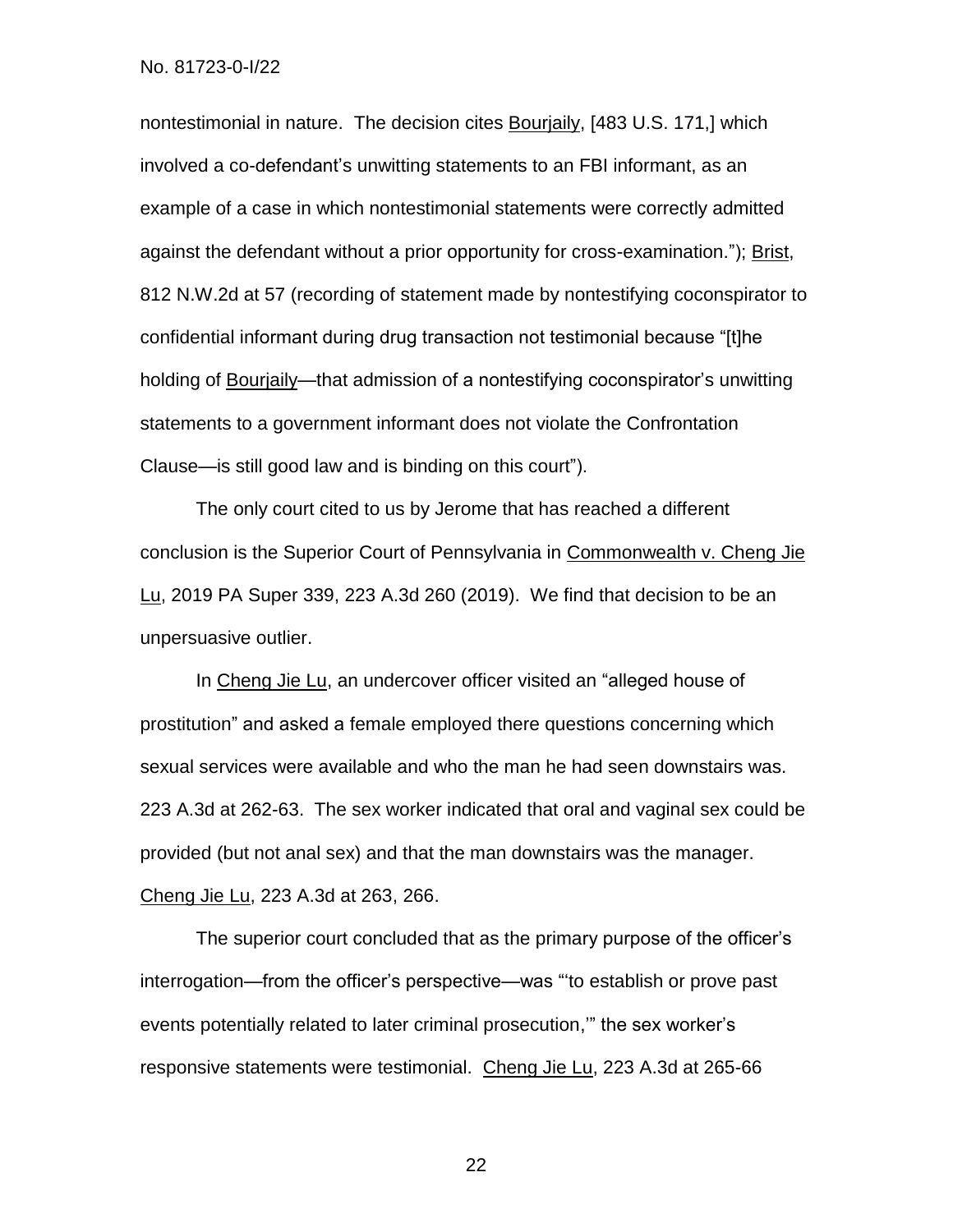(quoting Davis, 547 U.S. at 822). However, in reaching this conclusion, the court did not consider the sex worker's purpose in answering questions posed by a person she believed to be an ordinary customer, nor did it explain its reasons for not doing so. Cheng Jie Lu, 223 A.3d at 265-66. The court also did not consider circumstances such as the informal setting of the interrogation (immediately after the officer received a massage in a house of prostitution). Rather, the Cheng Jie Lu court appears to have given exclusive and controlling weight to the intentions of the police officer. This is contrary to the explicit teaching of Bryant, which advised that "giv[ing] controlling weight to the 'intentions of the police'" is a "misreading of [its] opinion." 562 U.S. at 369. We are not persuaded by the reasoning or holding of the Pennsylvania opinion.

## iii

We conclude that when the primary purpose test is applied to an utterance unknowingly made by a coconspirator, codefendant, or accomplice to an informant, the informant's secret purpose in gathering or recording evidence for possible use at a later trial does not transform such an utterance into "'[a] solemn declaration or affirmation made for the purpose of establishing or proving some fact.'" See Crawford, 541 U.S. at 51 (quoting 2 NOAH WEBSTER, supra). The interrogator's purpose in asking questions does not control the analysis. See Bryant, 562 U.S. at 367-68. Instead, the authority is nearly uniform that an objective viewer, aware of all of the circumstances, would reasonably credit the utterer's motives as having greater weight than the conflicting motivations of others.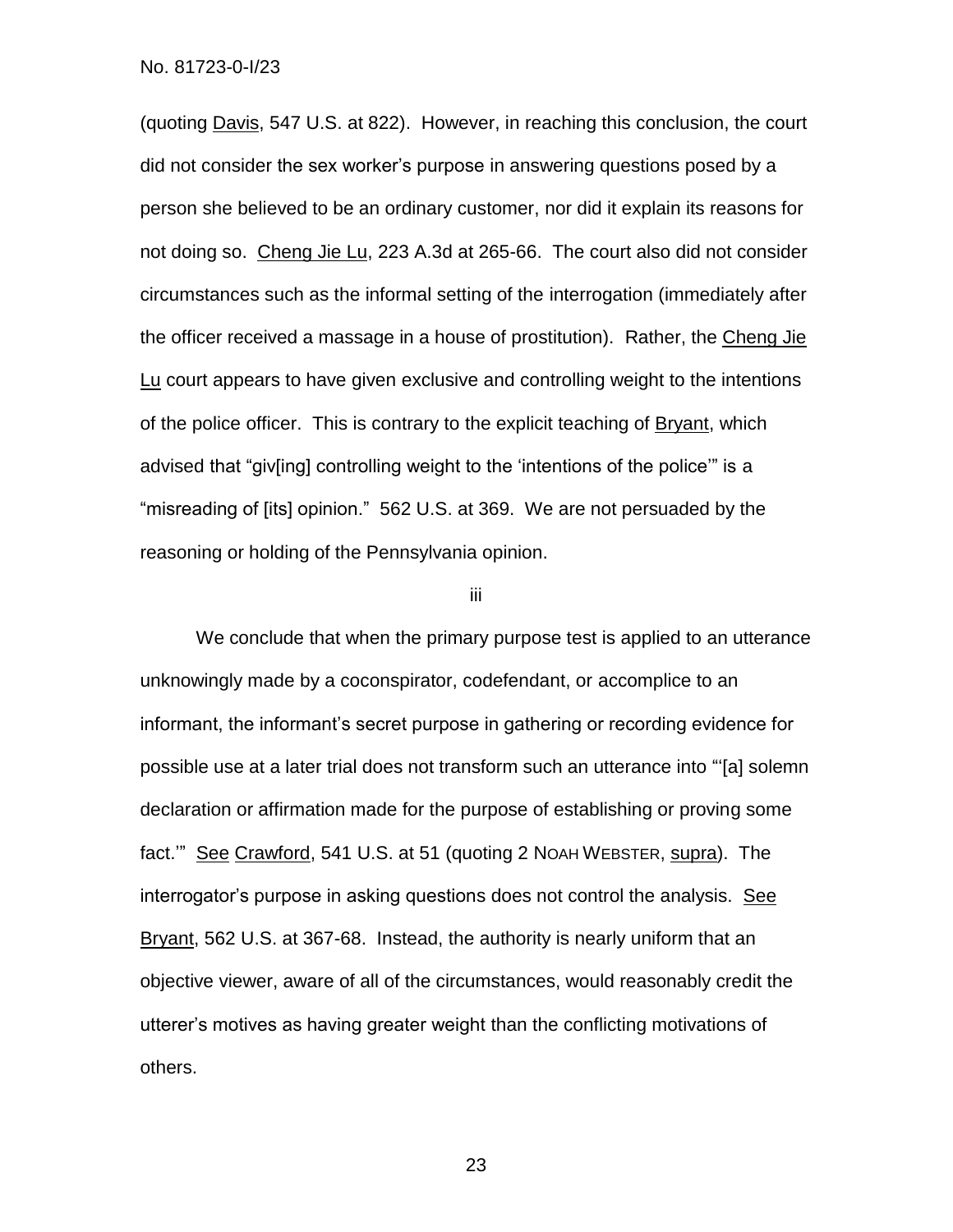$\overline{a}$ 

The trial court's ruling herein is consistent with that observation. The video at issue demonstrates that the conversation was extraordinarily casual and took place outdoors in a homeless encampment in which James, Jerome, and J.K.T. lived. Various other people entered and left the area. See Bryant, 562 U.S. at 377. As far as J.K.T. and James knew, their questioner was their uncle, a trusted older family member, who was there to counsel and admonish them—not an agent of law enforcement. See Clark, 576 U.S. at 249. And the only challenged statements that the State sought to introduce for the truth of the matter asserted were those made by J.K.T. and James, who clearly did not have a purpose of creating a record for trial. See Davis, 547 U.S. at 822 n.1; Bryant, 562 U.S. at 367 n.11, 368-69. The trial court correctly concluded that the statements at issue—J.K.T.'s and James's utterances regarding the shootings were not testimonial. We thus affirm the trial court's confrontation clause ruling.<sup>15</sup>

The remainder of this opinion has no precedential value. Therefore, it will be filed for public record in accordance with the rules governing unpublished opinions.

III

Jerome next contends that the trial court erred by admitting the video recording because it was obtained in violation of Washington's privacy act, chapter 9.73 RCW. Jerome makes assertions identical to those offered by his brother and co-defendant James in a linked appeal arising from the same

<sup>15</sup> In his briefing, Jerome makes no attempt to establish that the Washington Supreme Court has in any way announced or indicated that the understanding of the term "testimonial statements" differs under the Washington Constitution and the Sixth Amendment. Accordingly, we do not explore this question.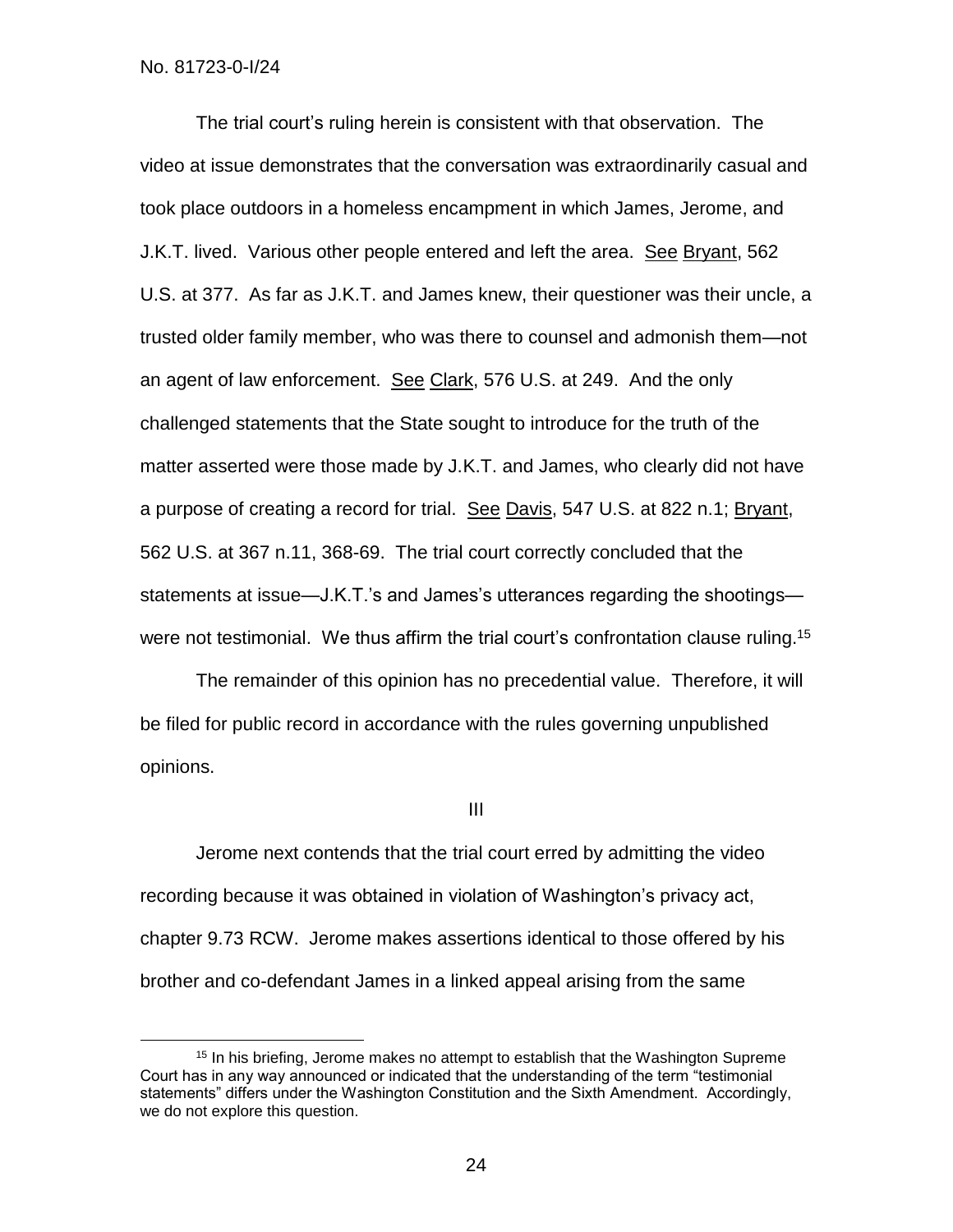proceeding. See State v. Ta'afulisia, No. 81735-3-I, slip op. (Wash Ct. App.

May 9, 2022) (unpublished), http://www.courts.wa.gov/opinions/pdf/817353.pdf.

In the opinion resolving James's appeal, we concluded that

[b]ecause the application sufficiently established both probable cause that James had committed a felony and that normal investigative procedures were unlikely to be successful, the application was sufficient to support the order authorizing the interception and recording of the conversation with James and his brothers.

Ta'afulisia, No. 81734-3-I, slip op. at 13.

We adopt the reasoning and analysis explained in the linked case, as well as that expressed in our opinion affirming the admission of the same video recording in the youngest Ta'afulisia brother's trial before the juvenile court. J.K.T., 11 Wn. App. 2d at 551-57. On these bases, we conclude that the recording was admissible. No trial court error is established.

IV

Jerome next contends that the trial court abused its discretion by admitting evidence that he and his brothers possessed a nonoperational .25 Erma Werke pistol and a stun gun. This evidence, Jerome asserts, was inadmissible as evidence of prior bad acts. See ER 404. Moreover, he claims, the trial court erred by not balancing on the record the probative value against the unfair prejudicial effect of the evidence. We agree that the trial court erred by not conducting an on the record balancing, but conclude that the error was harmless.

We review the trial court's evidentiary decision for abuse of discretion. State v. Bajardi, 3 Wn. App. 2d 726, 729, 418 P.3d 164 (2018). A trial court abuses its discretion when its decision is manifestly unreasonable or is based on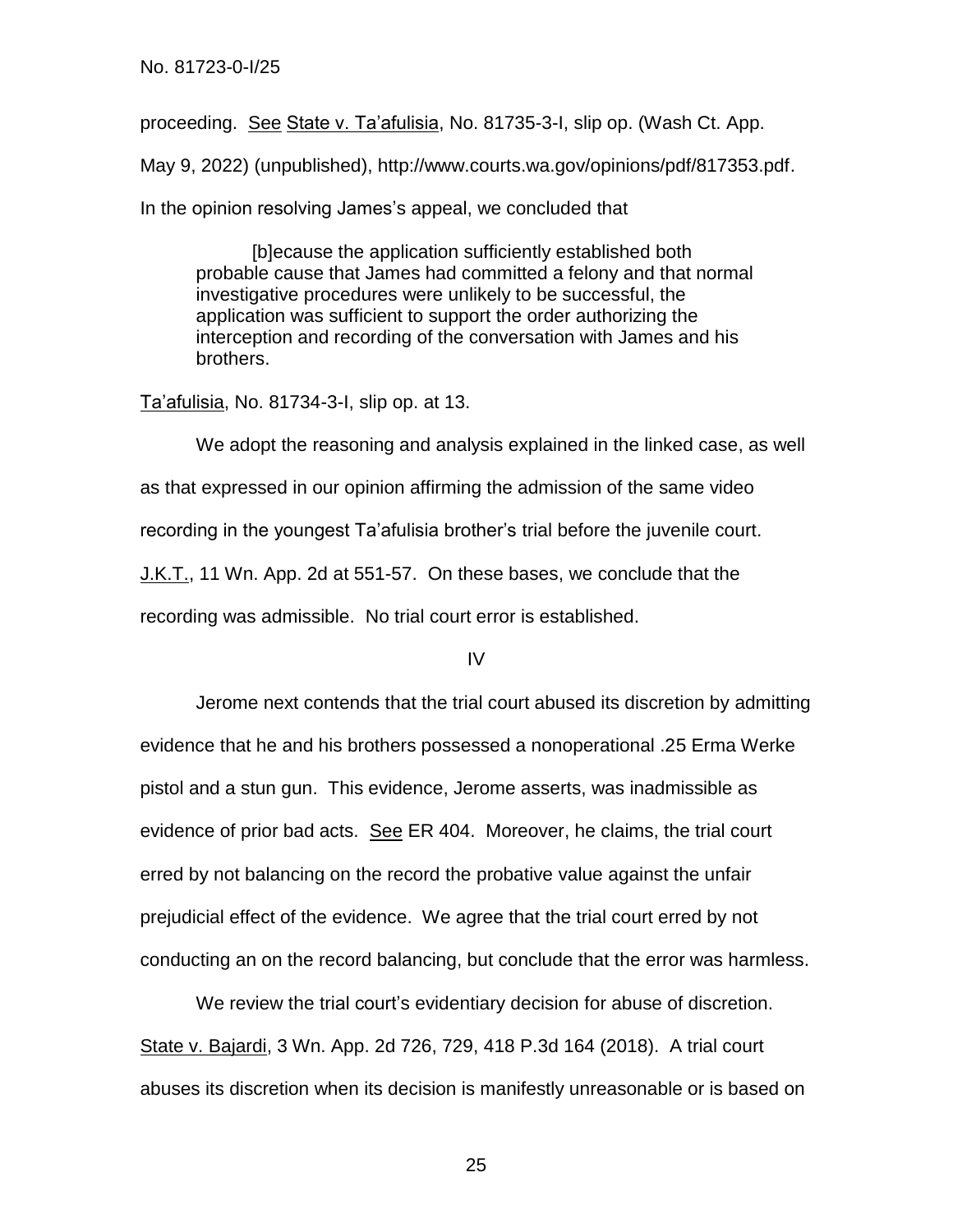untenable grounds or reasons. State v. Taylor, 193 Wn.2d 691, 697, 444 P.3d 1194 (2019).

The pertinent rule provides:

Evidence of other crimes, wrongs, or acts is not admissible to prove the character of a person in order to show action in conformity therewith. It may, however, be admissible for other purposes, such as proof of motive, opportunity, intent, preparation, plan, knowledge, identity, or absence of mistake or accident.

ER 404(b).

Before a trial court may admit such evidence, it must (1) find by a preponderance of the evidence that the misconduct occurred, (2) identify the purpose for which the evidence is sought to be introduced, (3) determine whether the evidence is relevant to prove an element of the crime charged, and (4) weigh the probative value against the prejudicial effect. State v. Vy Thang, 145 Wn.2d 630, 642, 41 P.3d 1159 (2002). The trial court must conduct its balancing analysis on the record. State v. Lillard, 122 Wn. App. 422, 431, 93 P.3d 969 (2004). However, the failure to do so constitutes harmless error when (1) the record is sufficient for the reviewing court to determine that the trial court, if it had considered the relative weight of probative value and prejudice, would still have admitted the evidence, or (2) considering the untainted evidence, the appellate court can conclude that the result would have been the same even if the trial court had not admitted the evidence at issue. State v. Carleton, 82 Wn. App. 680, 686-87, 919 P.2d 128 (1996).

When J.K.T. was arrested inside a tent at the encampment in which the brothers lived, three weapons were found in the tent, next to and on top of one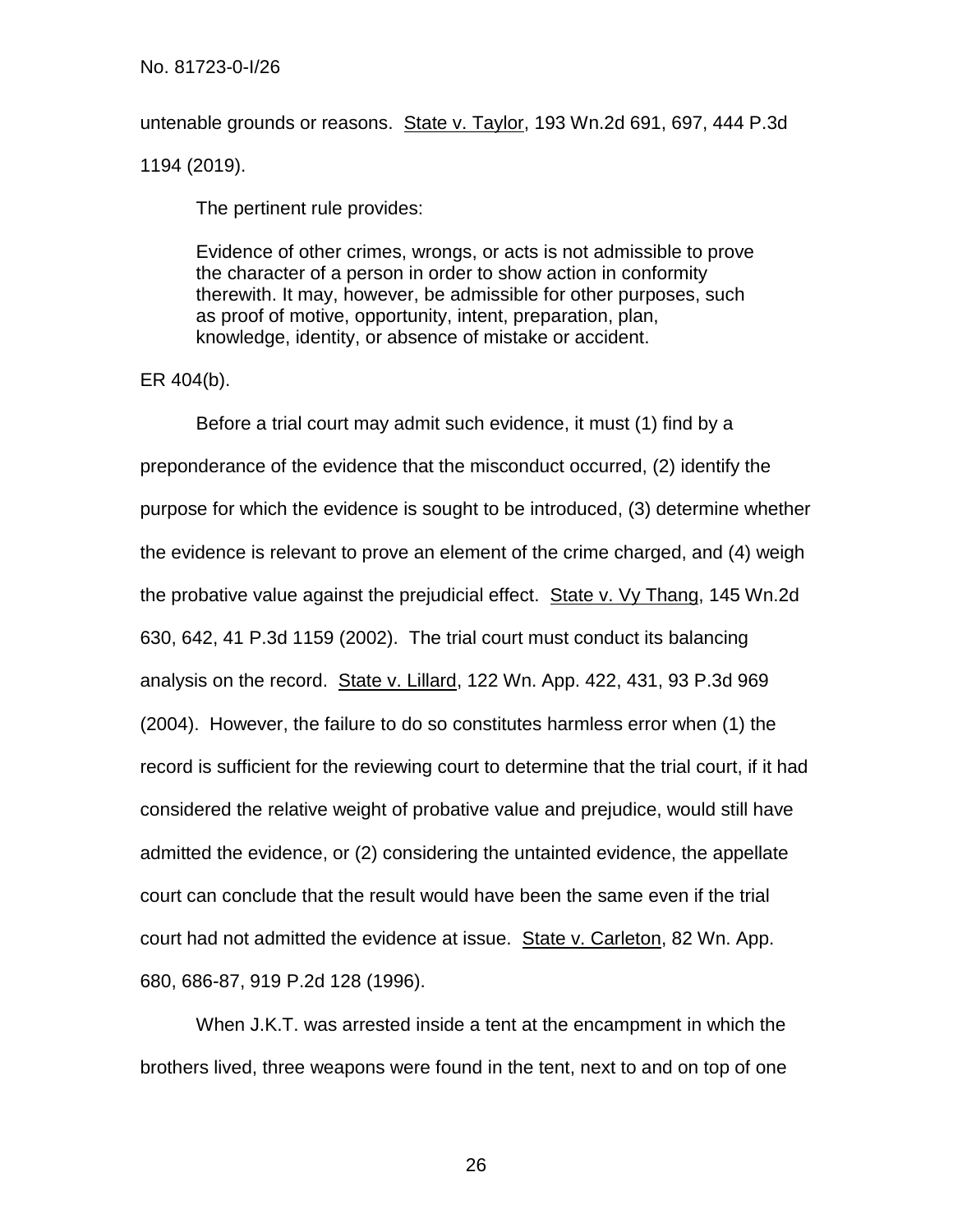another—a .22 caliber handgun (later determined to have been used during the shootings), a nonoperational .25 Erma Werke pistol, and a stun gun. Pursuant to ER 404(b), Jerome moved to exclude evidence that the weapons not connected to the shootings—the nonoperational pistol and the stun gun—were found in the tent. The parties' oral argument on the issue centered on the relevance of the weapons, and the trial court conducted no on the record balancing. The trial court ruled that the weapons were admissible to support the inference that the brothers also knowingly possessed the gun used in the shootings.

The State asks us to hold that the evidence of the other weapons was admissible as res gestae evidence. Res gestae evidence, as "evidence that completes the story of the crime charged or provides immediate context for events close in both time and place to that crime[,] is not subject to the requirements of ER 404(b)." State v. Sullivan, 18 Wn. App. 2d 225, 237, 491 P.3d 176 (2021). The State argues that, as the weapons are discussed and passed around during the encampment recording video and found with a gun used during the shootings, they are part of the "complete story." We disagree. The presence of the weapons in a video recorded during the investigation does not make them part of the story of the crime charged, nor does it provide context for events that transpired during the shootings. ER 404(b) applies and the trial court should have conducted a balancing analysis on the record.

However, the trial court's failure to do so was harmless. As the jury saw the stun gun in the encampment recording video, and heard the brothers discuss the nonoperational gun, the jury would have been aware that the brothers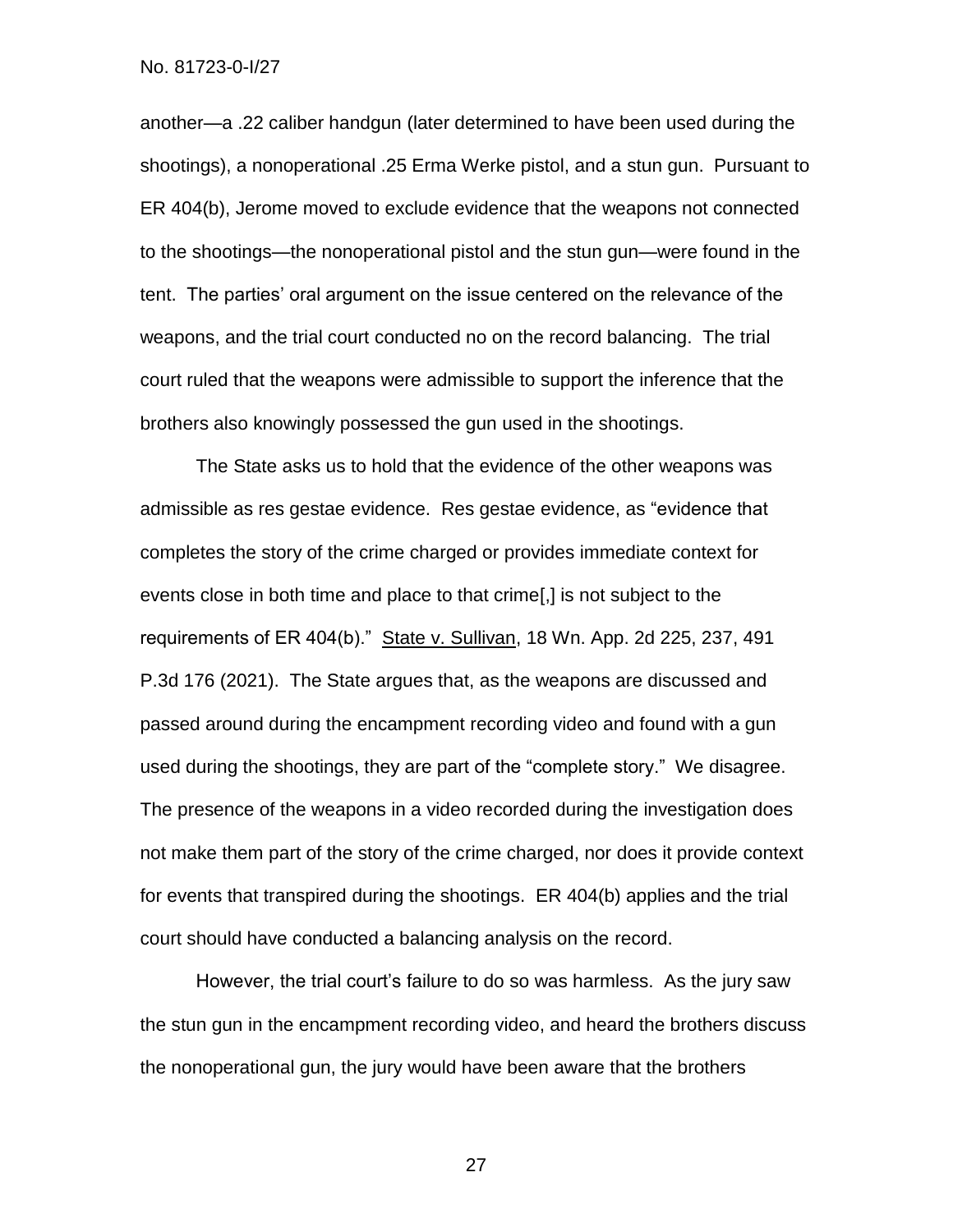$\overline{a}$ 

possessed these weapons.<sup>16</sup> Furthermore, in the context of the other evidence admitted—eyewitness identification of the brothers as the shooters as well as Lucky's testimony and the video in which the brothers admitted to participating in the shootings, in addition to the fact that one of the guns used in the shootings was discovered in their tent, it is extremely unlikely that evidence of the additional, unrelated weapons in the tent had an impact on the jury's decision. Accordingly, we conclude that the result would have been the same, even if the evidence had been excluded. The error was harmless.

V

Finally, Jerome contends that his attorneys were ineffective by not objecting to a ballistic expert's testimony that bullets removed from victims were "identified" as being from certain guns. We disagree.

In order to establish ineffective assistance of counsel, a defendant must show both that counsel's performance was deficient and that the defense was thereby prejudiced. Strickland v. Washington, 466 U.S. 668, 687, 104 S. Ct. 2052, 80 L. Ed. 2d 674 (1984). The defendant bears the burden to prove ineffective assistance of counsel. State v. McFarland, 127 Wn.2d 322, 335, 899 P.2d 1251 (1995). "To combat the biases of hindsight, our scrutiny of counsel's performance is highly deferential and we strongly presume reasonableness." In re Pers. Restraint of Lui, 188 Wn.2d 525, 539, 397 P.3d 90 (2017). "For many

<sup>16</sup> At trial, Jerome successfully sought to exclude evidence of a discussion of the brothers' past crimes in the video. However, there is discussion in the video of the nonoperational gun and the stun gun while the brothers discuss the shooting at issue. Both the stun gun and the discussion of the nonoperational gun appear in the redacted version of the encampment video that was presented to the jury.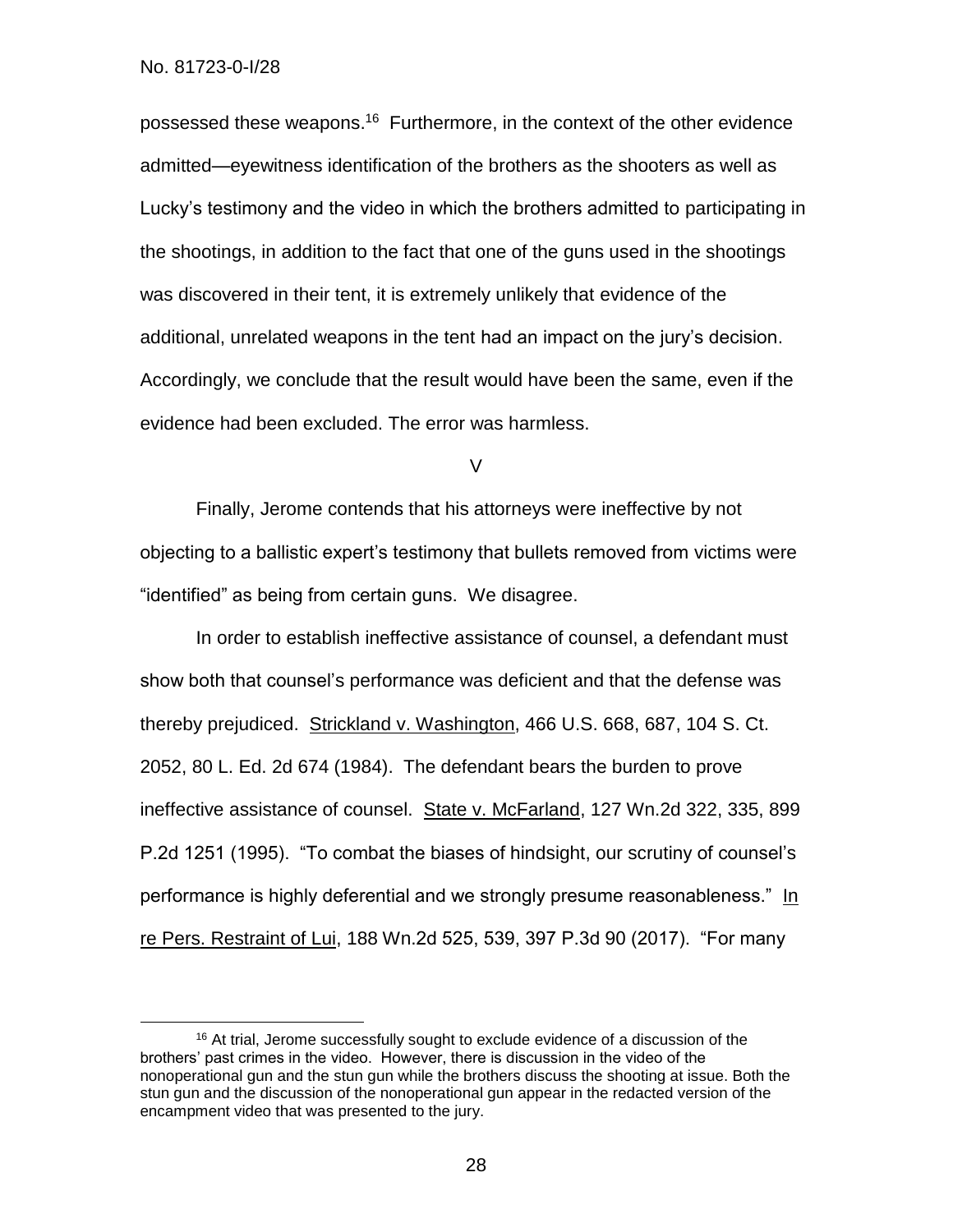reasons . . . the choice of trial tactics, the action to be taken or avoided, and the methodology to be employed must rest in the attorney's judgment." State v. Piche, 71 Wn.2d 583, 590, 430 P.2d 522 (1967). "When counsel's conduct can be characterized as legitimate trial strategy or tactics, performance is not deficient." State v. Kyllo, 166 Wn.2d 856, 863, 215 P.3d 177 (2009). "[T]he presumption of adequate representation is not overcome if there is any 'conceivable legitimate tactic' that can explain counsel's performance." In re Det. of Hatfield, 191 Wn. App. 378, 402, 362 P.3d 997 (2015) (quoting State v. Reichenbach, 153 Wn.2d 126, 130, 101 P.3d 80 (2004)).

"Decisions on whether and when to object to trial testimony are classic examples of trial tactics." State v. Crow, 8 Wn. App. 2d 480, 508, 438 P.3d 541 (2019). "There are countless ways to provide effective assistance in any given case. Even the best criminal defense attorneys would not defend a particular client in the same way." Strickland, 466 U.S. at 689. "To prove that failure to object rendered counsel ineffective, Petitioner must show that not objecting fell below prevailing professional norms, that the proposed objection would likely have been sustained, and that the result of the trial would have been different if the evidence had not been admitted." In re Pers. Restraint of Davis, 152 Wn.2d 647, 714, 101 P.3d 1 (2004) (footnotes omitted).

Jerome's counsel sought and obtained a pretrial ruling limiting the use of the words "match" and "certainty" during the expert witness's testimony about ballistics. Jerome's counsel explained that

[t]he jury hears "match," "match" means the same things with firearms as it means with DNA. They're not going to engage in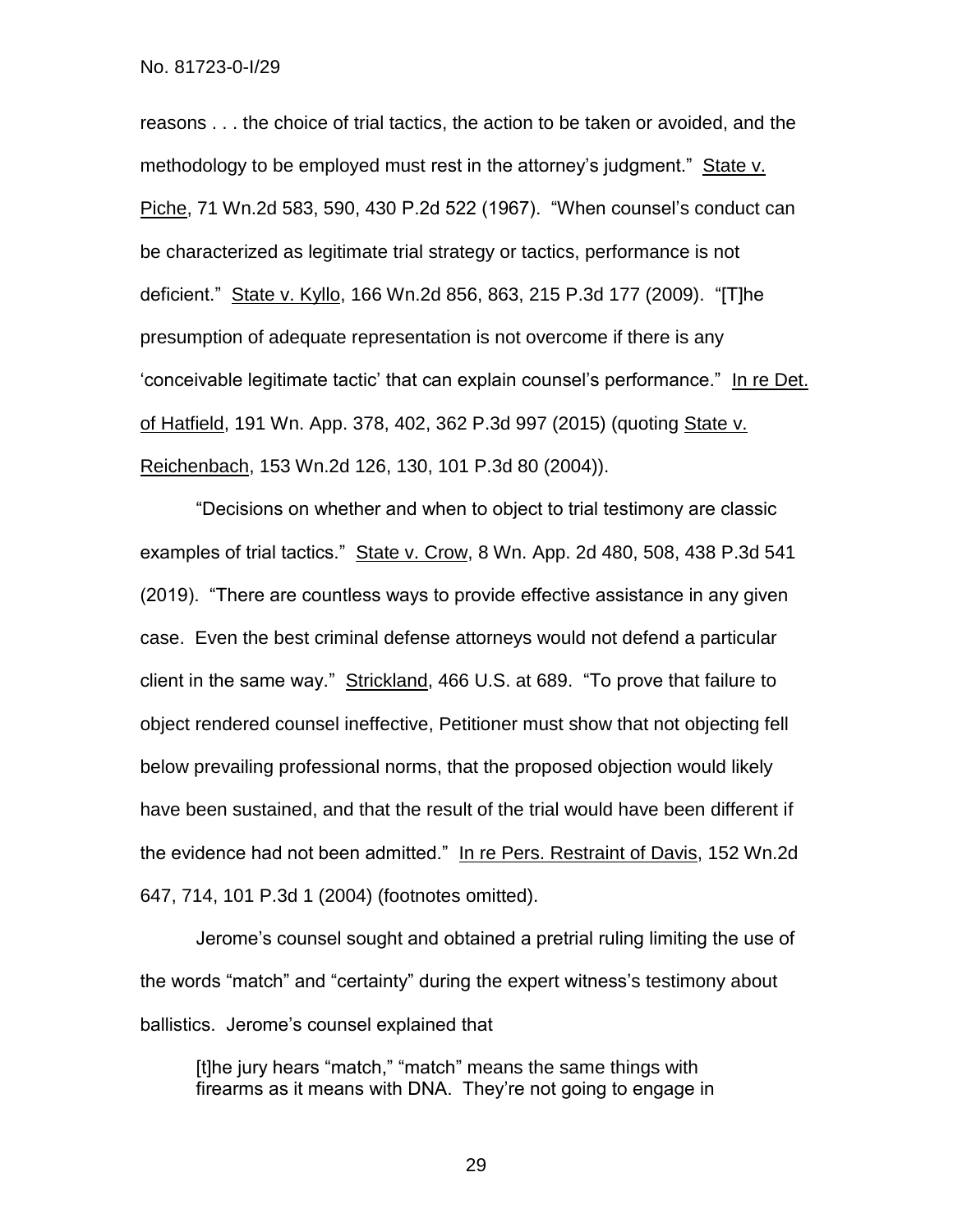some sort of specific analysis. What they have is a firearms examiner who works for the Washington State Patrol Crime Lab who says it's a match, it's a match, it's forever to be a match.

The trial court granted defense counsel's request with regard to the word "match." At trial, the ballistics expert did not use the word "match" in her testimony.

Jerome argues that by explaining that firearm toolmark examination is a science that is supported by hundreds of years of research and that by using the word "identified"—as in, "[the bullet] was identified as being fired from the Colt pistol,"—the expert's testimony "undermined the spirit"<sup>17</sup> of the ruling.

Even assuming that Jerome is correct and that an objection would have been successful, it was a reasonable trial tactic not to object. Jerome's counsel cross-examined the ballistics expert and attempted to cast doubt on her findings by discussing other potential weapons from which the bullets could have come, and that no clothing had been examined for gunshot residue. This was an acceptable tactical choice, conceivably employed for its potential to persuade the jury that the ballistics examination lacked the level of accuracy needed to be reliable. Accordingly, we conclude that Jerome's trial counsel's performance has not been shown to be deficient. Jerome's claim of error fails.

Affirmed.

 $\overline{a}$ 

<sup>17</sup> Br. of Appellant at 47.